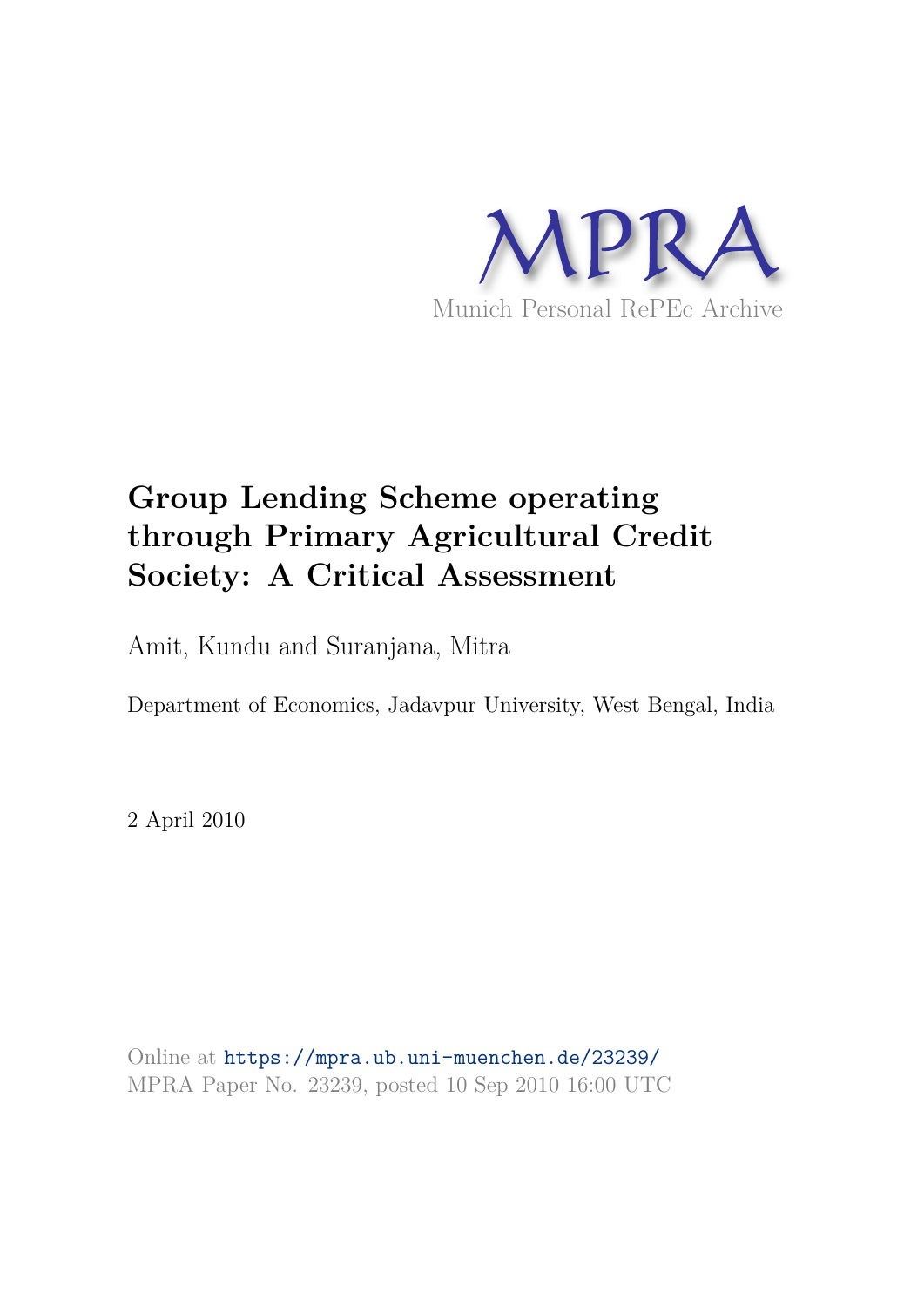# **GROUP LENDING SCHEME OPERATING THROUGH PRIMARY AGRICULTURAL CREDIT SOCIETY: A CRITICAL ASSESSMENT**

## **AMIT KUNDU**

**Reader in Economics, Department of Economics, Jadavpur University, Kolkata-700032, West Bengal, India. E-mail: akundu1970@rediffmail.com, akundu29@rediffmail.com** 

#### **&**

### **SURANJANA MITRA**

**Senior Lecturer, Department of Economics, Loreto College, Kolkata, West Bengal, India, Pin-700071 E-mail : mitra\_suranjana@yahoo.co.in** 

#### **ABSTRACT**

The basic objective of the paper is to identify the effectiveness of group lending based microfinance programme operating through Primary Agricultural Credit Society to improve the economic condition among the rural participants in two blocks of Hooghly district in West Bengal. Here to do the impact study we have considered both Difference-in-Difference and First Difference Method with the help of longitudinal data and it is applied to minimize the possibility of selection bias during the time of drawing samples. It came out from field survey that very few marginal farmers had taken credit from their respective groups for agricultural purposes. Results reveal that there has been no significant impact of microfinance programme in terms of improvement of the outcome variables among the member households in spite of low interest rate charged on loans, high repayment rate within groups and small size of self-help groups. The reasons responsible are lack of skill-based training programmes for the members of groups and lack of marketing facilities to promote and sell the products produced by the members of self-help groups. The only positive aspect is the members can now protect themselves from the crunches of professional money lenders who charged exorbitant interest rates.

Key Words: Microfinance, Self-help groups, Joint liability Credit Contract, Primary Agricultural Credit Society.

JEL Classifications: Q14, G21, I38

**Corresponding author**. **Dr. Amit Kundu**, Reader, Department of Economics, Jadavpur University, Kolkata-700032, West Bengal, India. E-mail: akundu1970@rediffmail.com, akundu29@rediffmail.com, Phone number (0)9830505312

*We are deeply indebted to anonymous referee whose valuable suggestions helped us to enrich our earlier draft. The usual disclaimer applies*.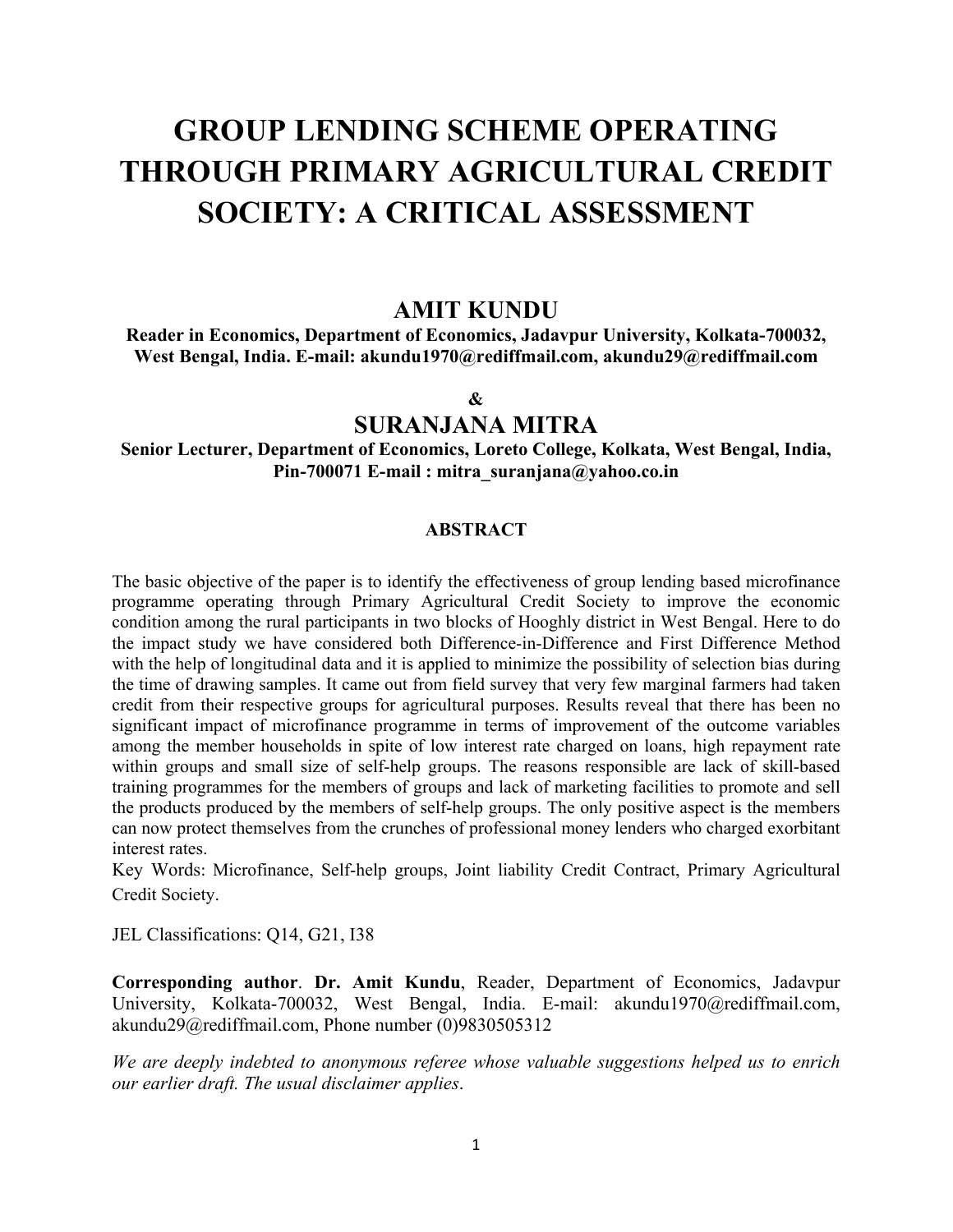# **GROUP LENDING SCHEME OPERATING THROUGH PRIMARY AGRICULTURAL CREDIT SOCIETY: A CRITICAL ASSESSMENT**

#### **Introduction:**

Rural finance as defined by the World Bank is the provision of a range of financial services such as savings, credit payments and insurance to individuals both in farm and non-farm sector on a sustainable basis. It includes financing for agriculture and agro processing sector. Agricultural finance is defined as a subset of rural finance dedicated to financing agriculture related activities. Microfinance is the provision of financial services for poor and low-income people and covers the lower ends of both rural and agricultural finance. Co-operative credit societies always have a very important role to play in Indian financial system especially in the sphere of rural finance. The cooperative movement which is the largest socio economic movement in the world, has contributed significantly to the alleviation of poverty, creation of productive employment as well as the enhancement of social integration in the country. The cooperative sector is mainly concerned with agricultural credit, marketing of agricultural products and distribution of fertilizers and pesticides and other essential commodities. The cooperative banking system has a three-tier structure providing short-term, medium-term and long-term agricultural credit with Primary Agricultural Credit Societies (PACS) at the village level, the Central Cooperative Banks at the district level and the State Cooperative Banks at the state level. The formation, registration, operation and winding up of cooperatives are governed by state laws and regulations. Agriculture credit for the small and marginal farmers can be treated as one form of micro credit because the size of credit disbursed through PACS is a function of the size of land owned by the borrower. Though the Agriculture Credit Review Committee under the chairmanship of Dr. A.K.Khusro in its historic report of 1989 propagated the concept of micro credit delivery through the self-help groups as a part of business development programme of the Primary Agricultural Credit Societies, the SHG concept did not gain much ground in the cooperative sector in India. The National Bank for Agriculture and Rural Development model initiated in 1992 did not envisage implementation of SHG in the cooperative sector through PACS. In 1995 the State Government permitted the PACS of West Bengal to enroll the self-help groups as members of PACS. The Hooghly District Central Cooperative Bank Ltd. one of the leading District Central Cooperative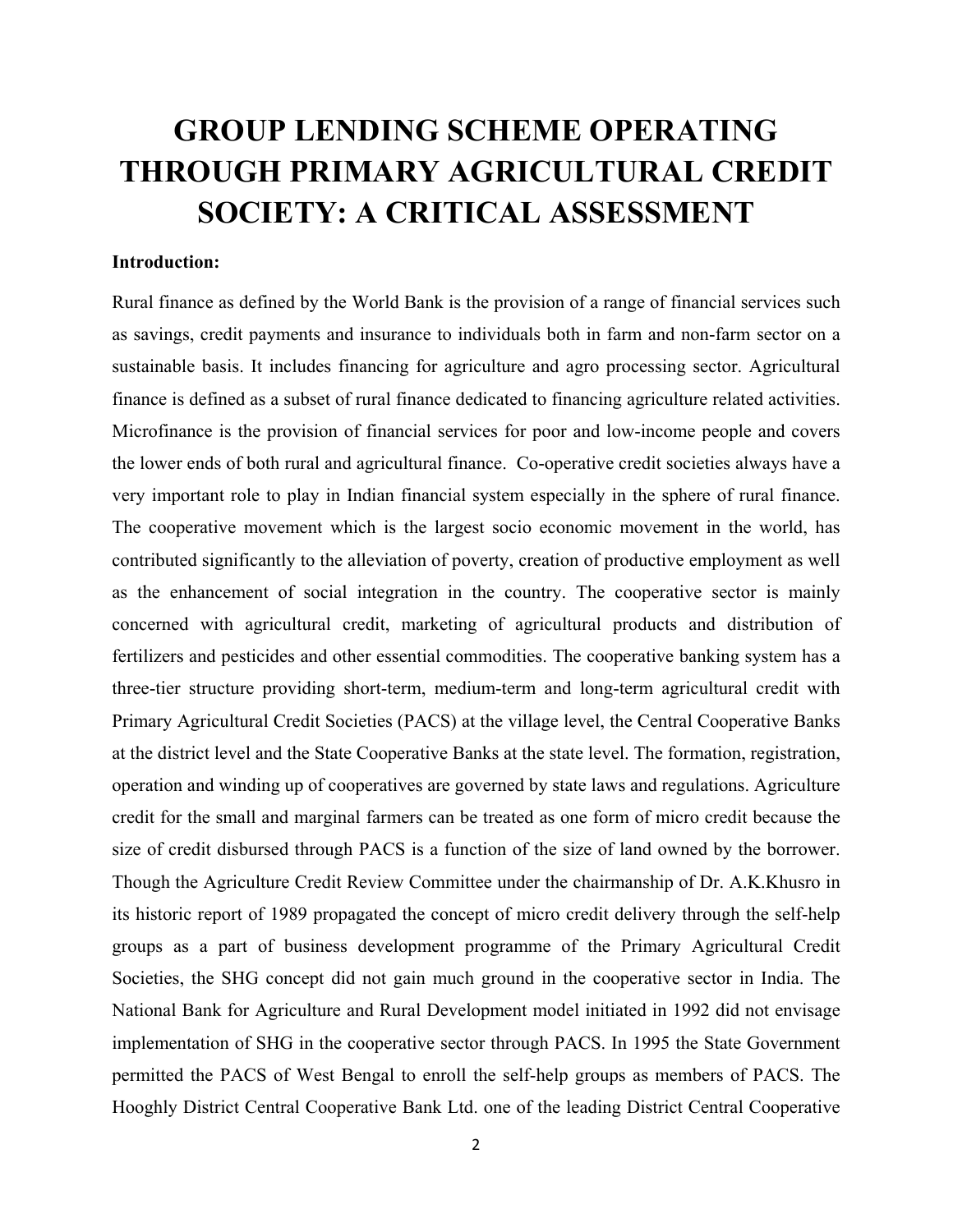Banks in West Bengal started motivating the rural poor and established six groups in the month of January 1996. Since then the Bank has enormously increased the number of self-help groups and credit linkage thereof. The basic objective of the paper is to investigate how effective this joint liability microfinance programmes through Primary Agriculture Credit Societies is in improving economic condition of the rural participants.

#### **Group Lending Programme under PACS through formation of Self-Help-Group.**

The group approach delegates the entire financial process to the group rather than the financial institutions, here PACS. These groups are in turn linked to a microfinance institution for sourcing of additional funds as well as depositing their savings. "Group liability" refers to the terms of the actual contract whereby individuals are both borrowers and simultaneously guarantors of other clients' loans (Gine and Karlan, 2006). A self-help group (SHG) is a small, economically homogenous and affinity group of the rural poor, voluntarily coming together to save small amount of money regularly, provide collateral free loans with terms decided by the groups and have collective decision-making. Under the cooperative-SHG linkage programme, groups can be formed directly by the different branches of Cooperative Banks or via PACS. Harper, Berkhof and Ramakrishna (2003) in their study found out that the more successful a DCCB is at SHG linkage, the higher the proportion of SHGs linked to the PACS. The process of forming groups by PACS and the different branches of DCCBs are same and that is narrated below.

- A locality is chosen and the target group is selected. The women of the chosen locality particularly belonging to poor families are the target group.
- The target group is addressed by the staff from PACS or by employees of branches of DCCBs who are entrusted with the task of initiating the movement along with officers from NABARD and DCCB. Sensitization camps and motivation programmes are organized for the target group.
- The target group self-select their members (at least five and not exceeding fifteen) having same economic status to form a self-help group.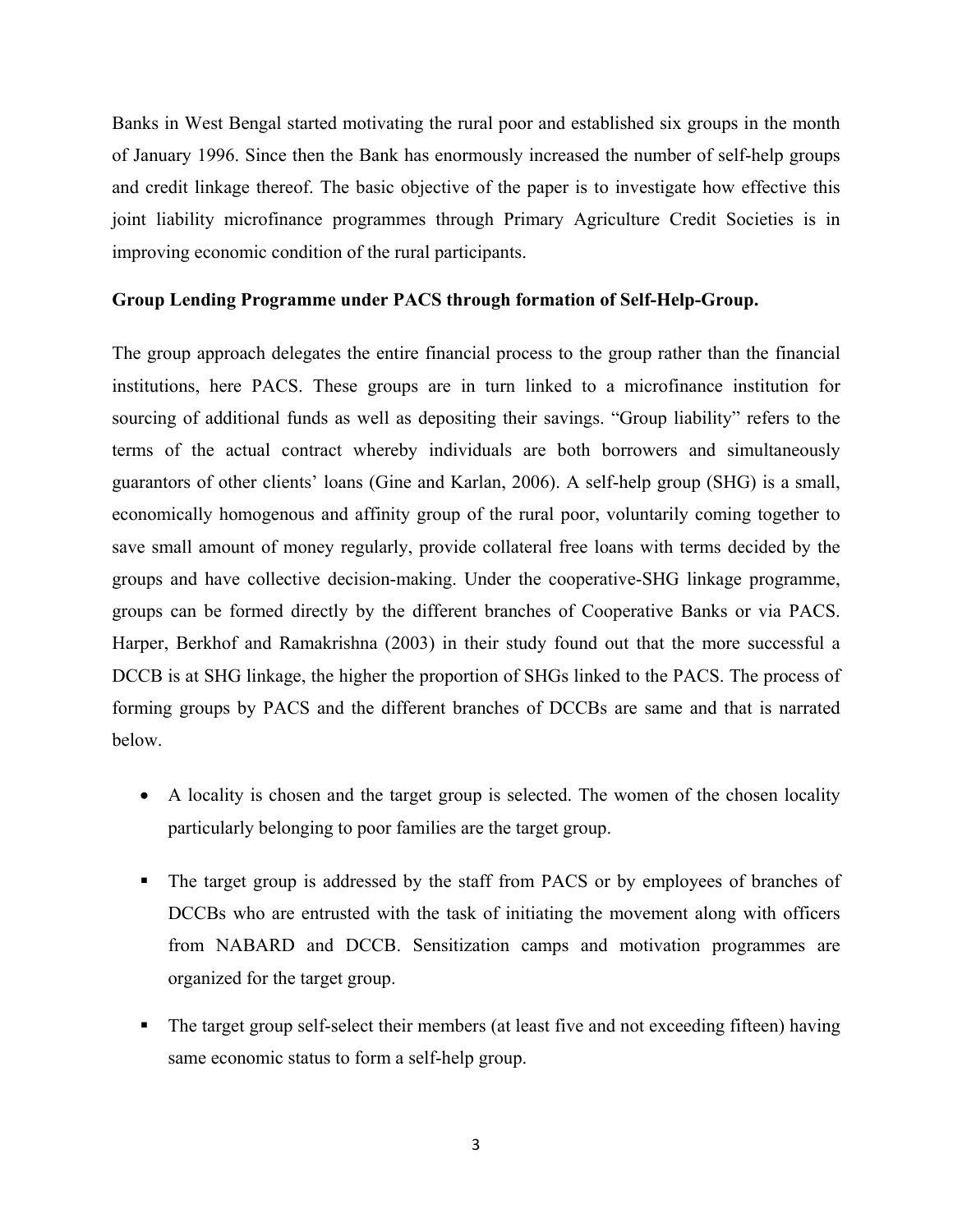- The members first decide a name for the group which is a unanimous decision by all the members of the group in the first meeting.
- After the group name is decided, a leader and a deputy leader are selected from among the members. Usually a literate member is selected as the leader. If all members in a group are illiterate, the SHG supervisor helps them to maintain accounts and keep record of meetings.
- The amount to be deposited as savings on monthly basis is decided by the members of the group which varies from Rs. 10 to Rs. 50. The money must be given by the  $10<sup>th</sup>$  of every month to the leader of the group
- After the first month's collection the leader opens an account with the PACS or with the branch in the name of the group and deposits the amount collected from the members of the group. A passbook is issued in the name of the group. The money is deposited by the  $10<sup>th</sup>$  of every month in the account with the society. The group deposit earns interest which is currently 4% per annum.
- The group has to maintain the following documents- a Minutes Book, a Cash Book, a deposit ledger and a loan ledger.
- The group has to save for six months. The group is constantly monitored by the SHG supervisor, an employee of PACS during these six months.
- Several training programmes are arranged by PACS for the target group to create self employment opportunities for the target group. The different types of training programmes are mushroom cultivation, production of vermi compost, tailoring, poultry etc. Non-government organizations do not play any role in the nurturing of SHGs in these two blocks.
- After six months the group becomes eligible for loan facilities. The group is sanctioned *four times* the amount deposited as loan. The loan is granted in the name of the group after which the loan is distributed among the members either depending on the need or equally which again depends on the unanimous decision of the group members. The loan is repaid to the group within a stipulated time period and along with an interest rate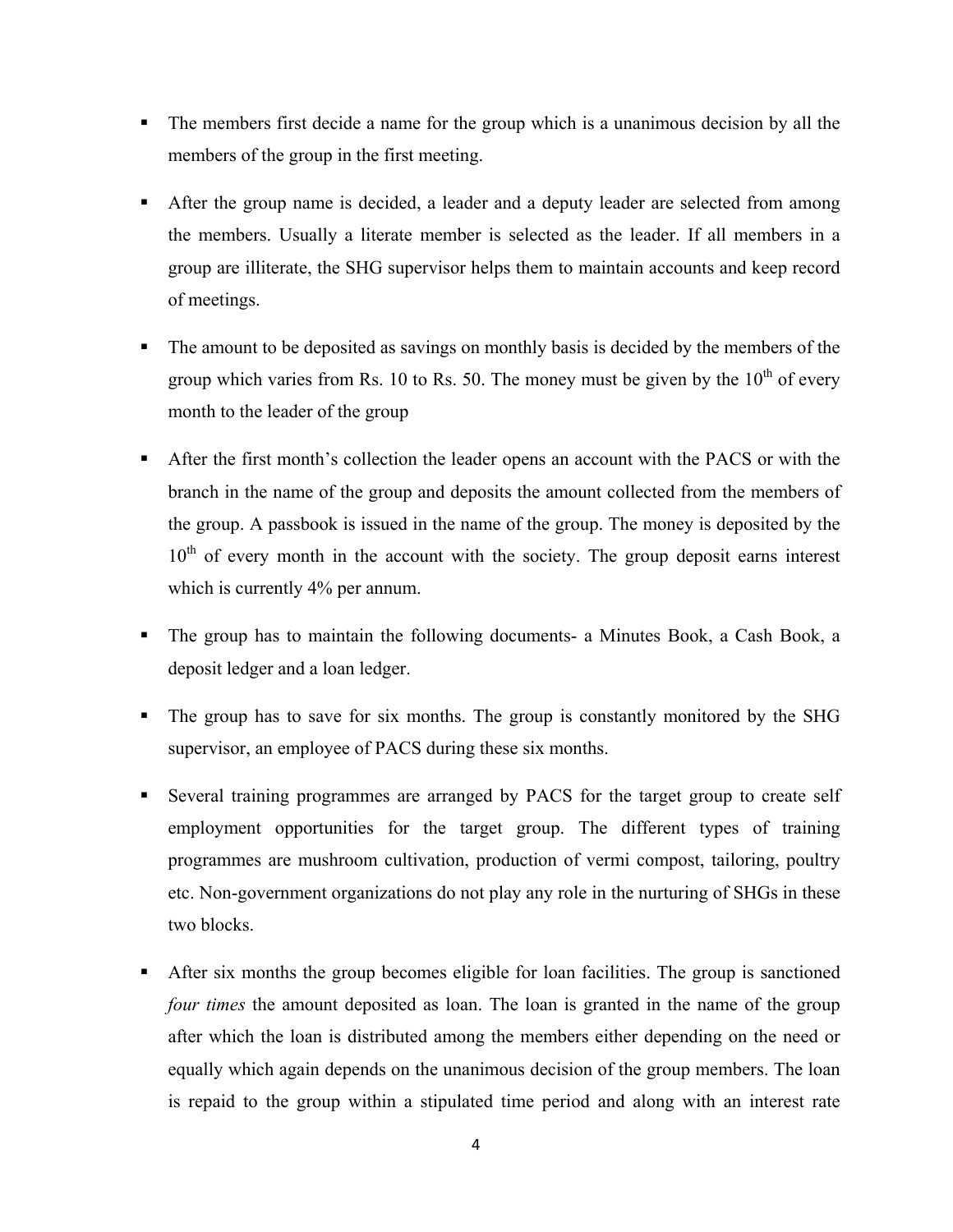decided by the members of the group, usually 12% per annum. There are different reasons for which a group member may take a loan. Loans can be both for consumption as well as production purposes. Productive loans can be for self employment or for agriculture purposes.

The loan is repaid by the members to the group which in turn is repaid to the PACS or the branch. The branch or the PACS charge some interest rate which again differs from one PACS to the other. The repayment period for the group is decided by the group unanimously. The repayment period for the branch or PACS is decided by the respective agencies. There is a maximum time limit within which the loan must be repaid to the agencies. It is observed that the group members are very eager to repay the loan in order to avail of the successive loan facilities.

So we can identify that the Self-Help Groups formed under PACS has two important features: (i) the group size is small and (ii) the rate of interest charged against credit is comparatively low. Larger size of group can lead to management problems and sometimes lengthens the time that members have to wait to get their first credit. But these groups are free from these hindrances because the average number of members of each group is  $six<sup>i</sup>$ . Besides that the rate of interest charged against credit is comparatively low if we compare that with other microfinance system like government supported SGSY scheme<sup>ii</sup>.

#### **Overview of Literature:**

The findings by Hulme and Mosley (1996) stated that poor households do not benefit from microfinance; it is only non-poor borrowers (with income above poverty lines) who can do well with microfinance and enjoy sizeable positive impacts. Morduch (1998) in his study established that the households served by the microfinance programmes do substantially better than control households. At the same time, no evidence was found to support claims that the programmes increase consumption levels or increase educational enrolments for children relative to levels in control villages. He concluded that membership does little to reduce poverty, it may however reduce vulnerability. Coleman (1999) found no significant impact of access to microcredit on improving household wealth. Khandker (2001) in his study confirmed that programmes make a difference to poor participants by raising per capita income and consumption as well as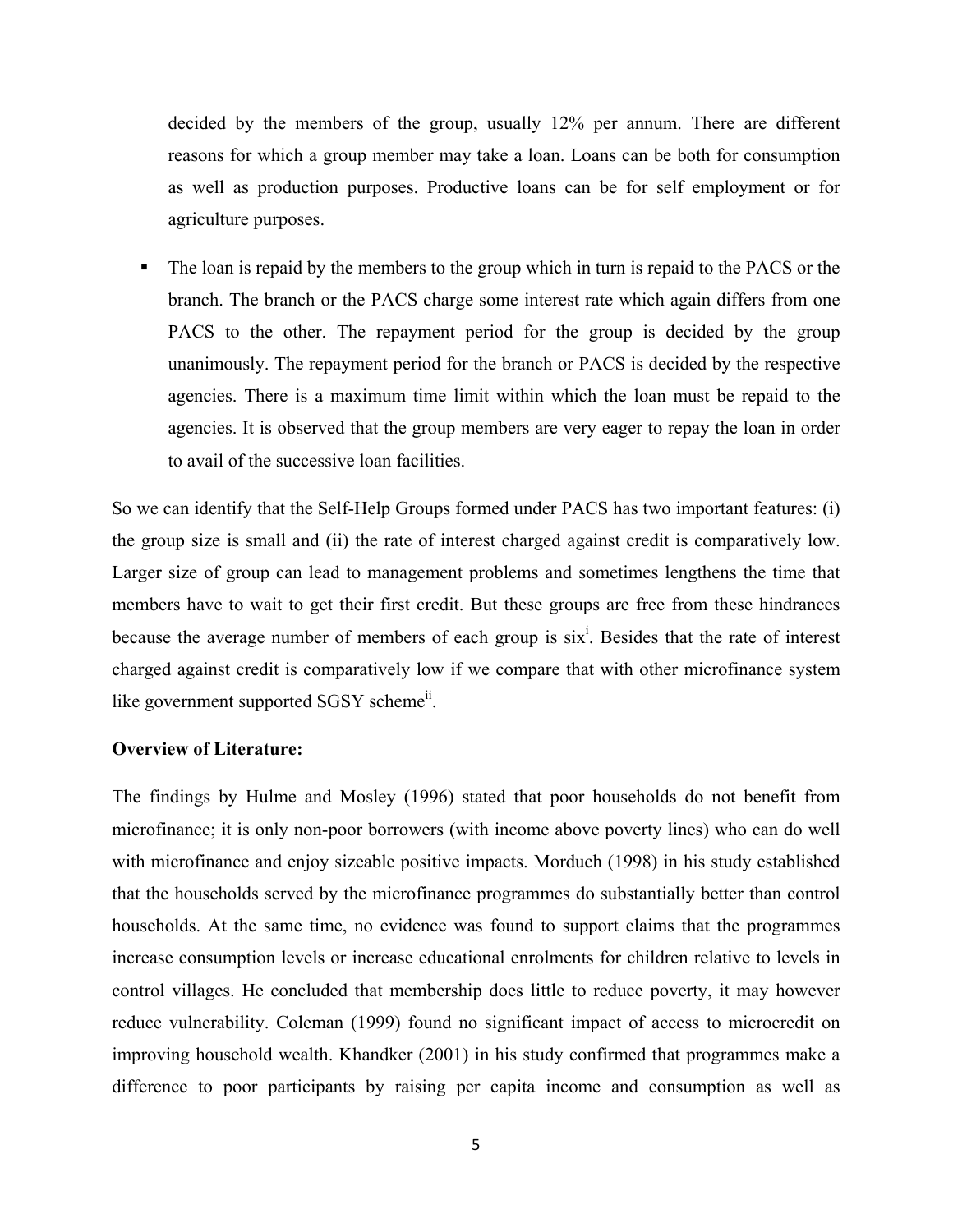household net worth, thereby increasing the probability that the programme participants lift themselves out of poverty. Coleman (2006) found that the insignificance was limited to general beneficiaries and that a positive impact was found among committee members who received access to financing. Asian Development Bank (2007) in their study of three countries indicated that the microfinance projects had positive effects on the status of women particularly in the household like greater role in household generation of cash, greater involvement in making major expenditure decisions and generating cash savings, ability to generate more income on their own and greater role in business decision making, acquisition of more skills and expanding their network of friends and support system and increased acquisition of assets. Bebezuk and Haimovich (2007) found that credit increased labour income in a statistically and economically significant manner. The impact was sensitive to the size of the loan. Roodman and Morduch (2009) established that microcredit is effective in reducing poverty. Kondo, Orbeta, Dingiong and Infantado (2008) found out that the impact of microfinance programme on per capita income, total expenditures and food expenditure is only slightly significant but with regressive features. This is in sharp contrast to the other studies which indicated that the majority of microfinance programme clients are poor. Rafiq, Rahman and Momen (2009) in their findings argue that microcredit is more effective for relatively wealthier borrowers compared to nonwealthy borrowers. The reasons for ineffectiveness of microfinance programme through joint liability loan contract system to reduce poverty have been identified by many researchers through their findings. The MIT study by Banerjee, Duflo, Glennerster and Kinnan (2009) found no impact on measures of health, education, or women's decision-making among the slum dwellers in the city of Hyderabad, India. Similarly, the study by Dean and Zinman (2009), which measured the probability of being below the poverty line and quality of food that people ate, found no discernible effects. Mahajan (2005) stated that microcredit is a necessary but not a sufficient condition for micro-enterprise promotion. Pollin (2007) stated that micro enterprises run by poor people cannot be broadly successful simply because they have increased opportunities to borrow money. For large number of micro enterprises to be successful, they also need access to decent roads and affordable means of moving their products to markets. They need marketing support to reach customers.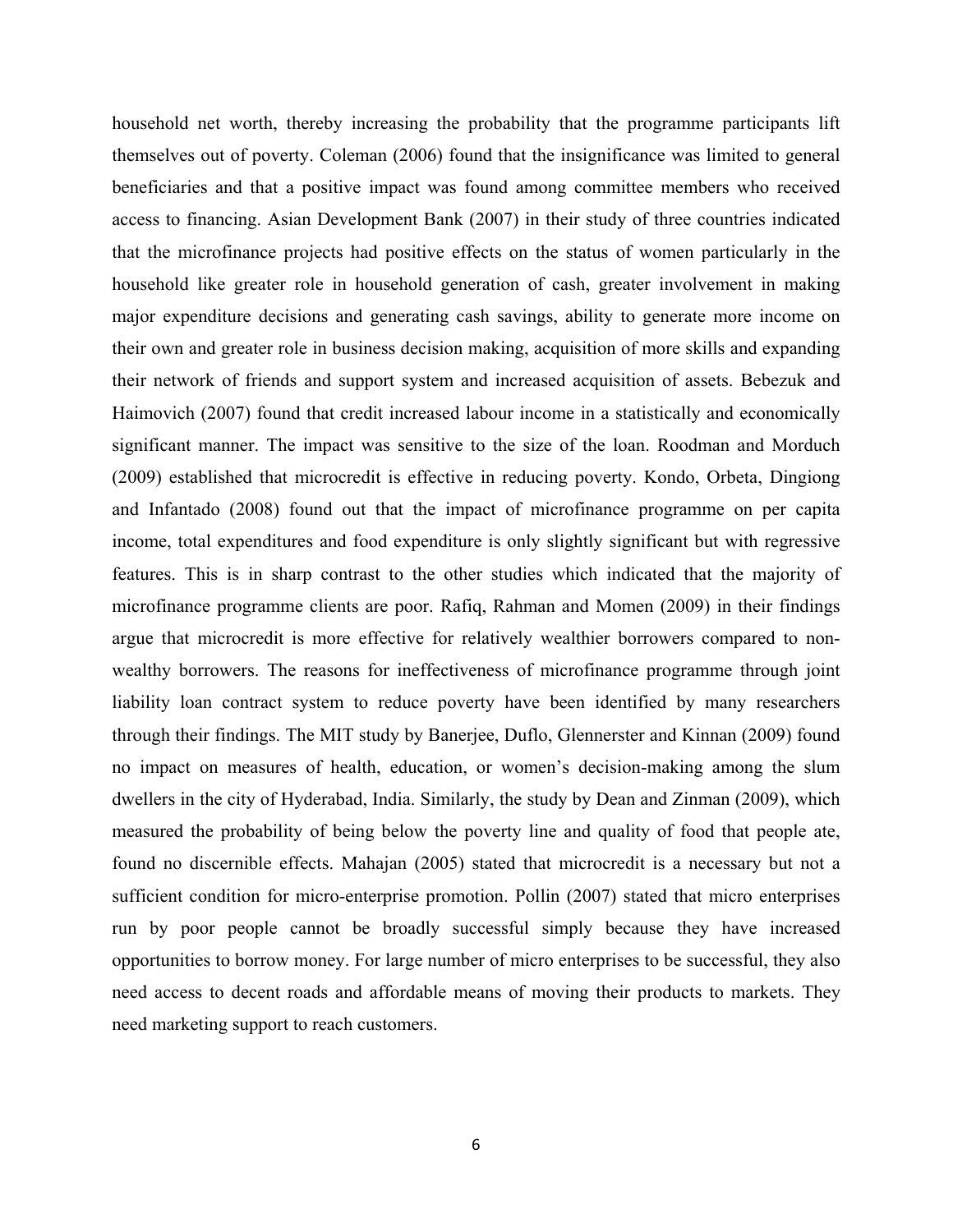#### **Methodology:**

The sample is drawn from Hooghly district of West Bengal. Hooghly has been selected because it has the maximum number of self-help groups provided with bank loan which are formed by PACS and the amount of loan disbursed to these groups by the District Central Cooperative Bank is also the largest (Progress of SHG –Bank Linkage in India 2005-06, NABARD). The role of the Hooghly District Central Cooperative Bank Ltd. (HDCCB) in microfinance is also significant compared to the Cooperative Banks of other districts and has been considered as the role model for many districts and states. There were 8419 savings-linked SHGs out of which 8395 were under PACS of HDCCB as on 31.03.03. The total number of female SHGs was 8242. The total number of credit-linked SHGs was 5296 out of which 5087 were female SHGs. The amount of savings deposit mobilized by SHGs was Rs. 214.43 lakhs and the amount of loan disbursed was Rs. 666.67 lakhs. At the end of that financial year it was estimated that the repayment rate of borrowing under joint liability was 98%. (Annual Report of Hooghly District Central Cooperative Bank Ltd.). Out of the eighteen blocks in Hooghly, only two blocks have been selected for the survey randomly and these two sample blocks are (i) Chinsurah-Mogra and (ii) Tarakeshwar. Both the blocks have tribal based communities with a considerable percentage of people lying below the poverty line. Chinsurah-Mogra has two PACS affiliated to Hooghly DCCB Ltd **-** Digsui Union Large Sized Primary Cooperative Agricultural Credit Society Ltd. and Talandu Sech 'O' Samabyay Unnayan Samiti Ltd. The former is the oldest. This is also another reason for choosing Chinsurah-Mogra. This society was formed on 5<sup>th</sup> March 1957 at Digsui catering to the needs of 13 villages – Digsui, Khalsi, Gannegarh, Bagri, Daharchakulai, Mamudpur, Kabirhati, Naksha, Fatehpur, Taragun, Champarui, Aashphal and Rajarambati. Since 1996, SHG loan is also being provided by the society. The latter was formed on 26.12.73. It covers two villages – Talandu and Bharatpur. SHG loan has been introduced in this society since 1998. In Tarakeshwar there are eighteen PACS out of which one is chosen randomly and it is known as Vivekananda Samabyay Krishi Unnayan Samiti Ltd. Incidentally it has the maximum number of savings-linked and credit-linked groups. This society was formed on  $17<sup>th</sup>$  September 1977. It covers five villages – Kanaria, Mohonbati, Nacchhipur, Tullyan and Champadanga. The loan disbursed through SHGs was utilized both for agricultural purpose as well as for other purposes like consumption, construction and repair, business etc. But the information on the amount of loan used for agricultural purpose out of the total SHG loan is not available. Other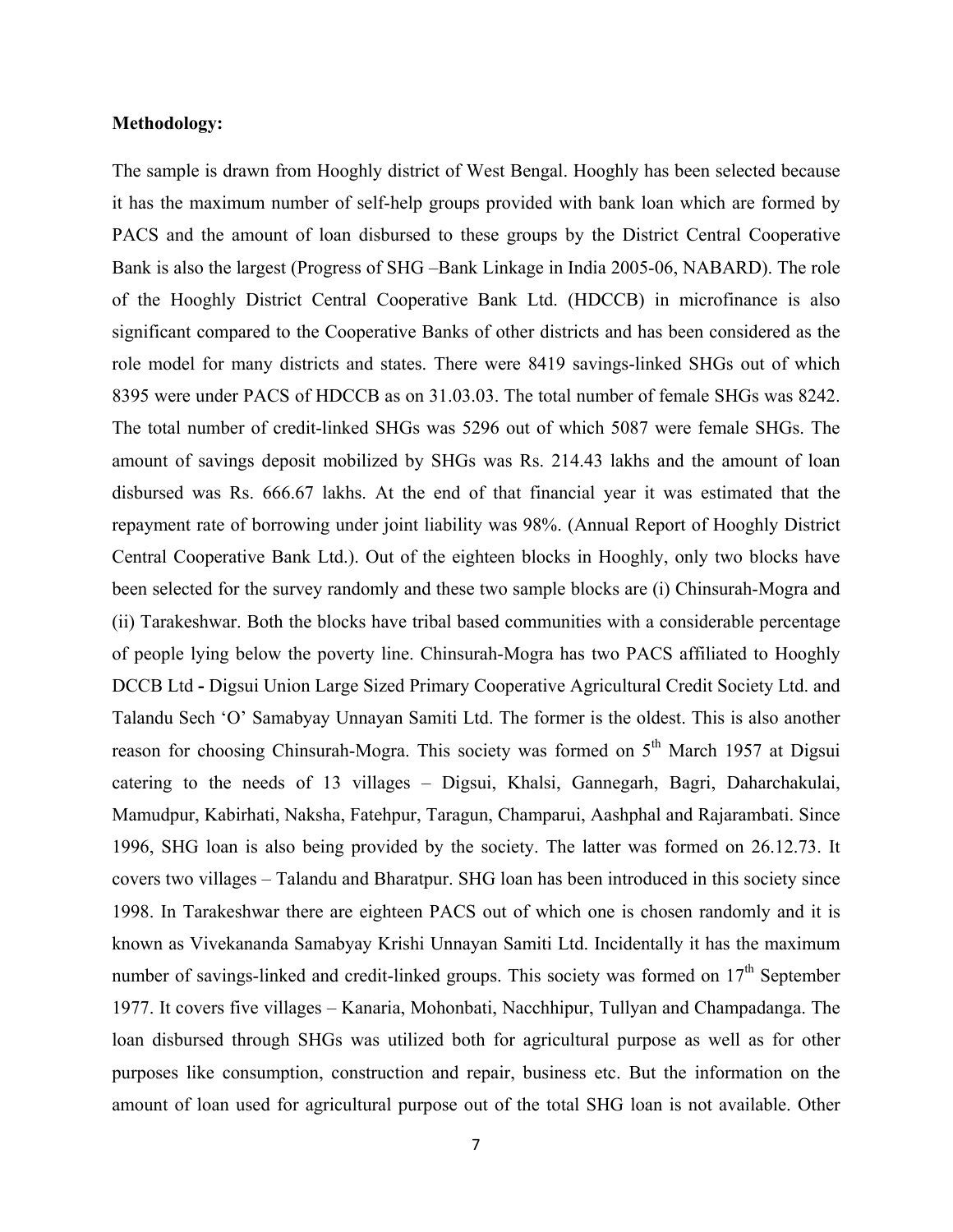loan included education and medical loan. Similarly, Talandu Sech 'O' Samabyay Unnayan Samiti Ltd. also disburses term loan and SHG loan. The different types of loan disbursed by Vivekananda Samabyay Krishi Unnayan Samiti Ltd. were pledge loan and SHG loan along with crop loan. The rate of recovery varied between 80% and 90% for all the three PACS in the financial year which ended in 2003.

As our basic objective is to do impact study, during the time of drawing samples we divided the sample into two groups i.e. treatment group (the group consists of the households who have formed SHG under PACS) and control group or reference group. For joint liability loan contract system, all the groups that were formed in 2004 (which is here considered as base period i.e.  $t<sup>th</sup>$ period) were used as the sample as not too many groups were formed during this year. Most of the members of each group were included in the sample. The total number of groups formed during this year in the three PACS was 47. We were very careful during the time of selecting the control group. Here the sample households belonging to control group are chosen from the same locality from where the sample households belong to treatment group is chosen. But we are sure that the sample respondents belonging to control group are not getting any indirect benefit from the sample respondents belonging to treatment group. Besides that the rural households where one member at one side is a direct member of PACS and another member mainly female is a member of SHG are left out during the time of drawing samples. To minimize the problem of sample selection bias we here depend on longitudinal data. So the survey was carried out twice in order to determine the impact of microfinance programme on the treatment group and to evaluate whether there has been any economic improvement among the members of self-help groups as compared to the control group within the concerned time period. The first survey period was from August to November in 2005-06 to get the socio-economic information of the sample respondents during September to December, 2004 and the second survey period was from September to December in 2008<sup>iii</sup>. The periods were chosen to minimize the recall period of each respondent and to get direct observation as much as possible. After the sample households were selected the socio economic conditions were studied with the help of a well framed detailed questionnaire in order to determine the impact of microfinance in improving economic conditions among the participants. In our sample, the rural households of the same villages had the option of either joining any of the self-help groups or stay away from them. Thus the sample has two categories: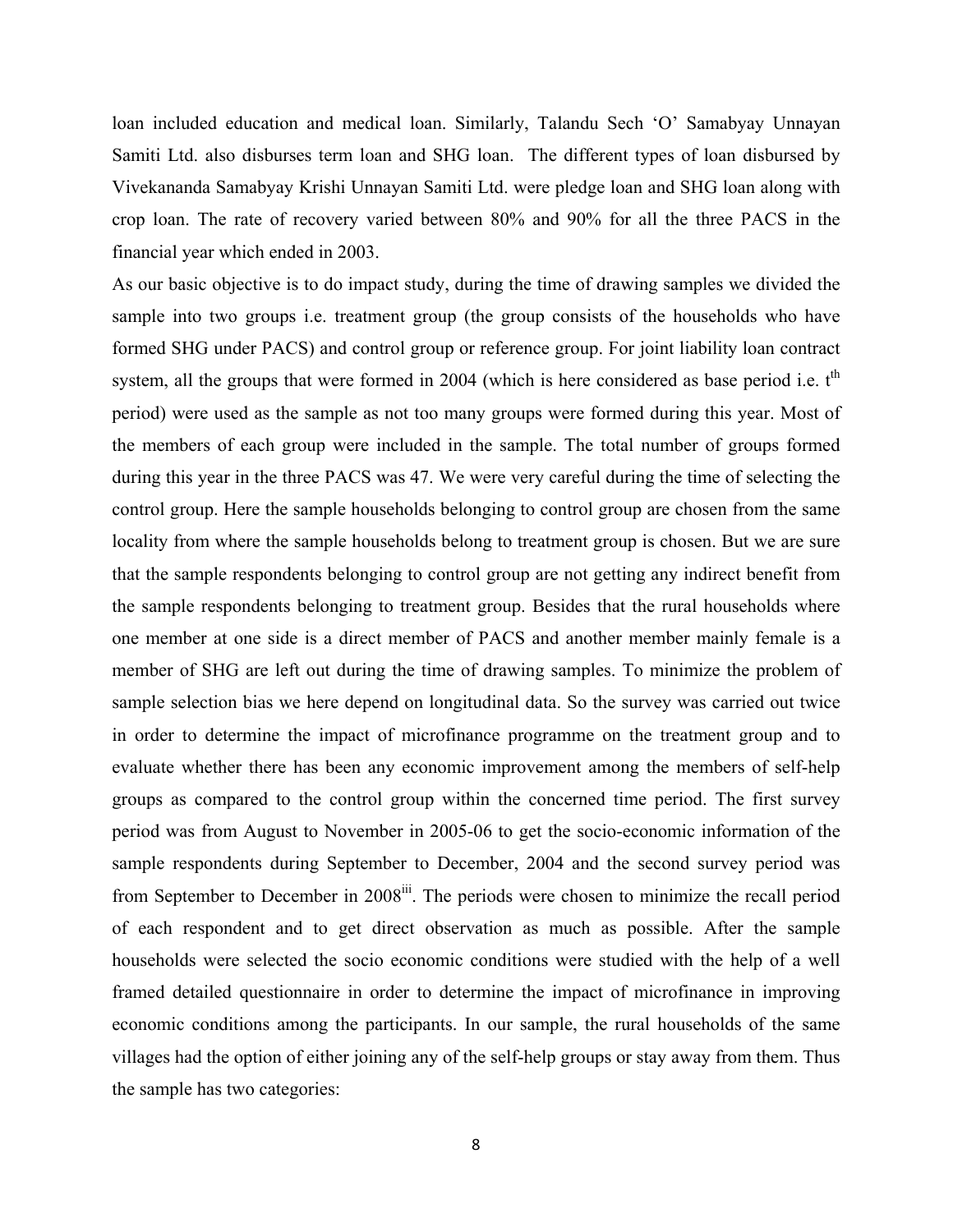- 1. Individuals who have taken membership of self-help group in the  $t<sup>th</sup>$  period and plans to take credit in future when required from her respective group under joint liability loan contract. These individuals in our paper belong to Treatment Group.
- 2. Individuals, from almost identical socio-economic background who are not members of joint liability loan contract system in the  $t<sup>th</sup>$  period but have the eligibility to join any of the groups. These sample respondents belong to control group.

The total sample size is 376 out of which the treatment group has 276 individuals and the control group has 100 individuals. As the group members are indirectly attached with PACS, initially we have to identify the size of land holdings of the sample households belonging to treatment as well as control group which is shown in Table-1.

| Size of Land              |                                   | <b>Treatment Group</b>             | Control Group |          |
|---------------------------|-----------------------------------|------------------------------------|---------------|----------|
| (Acres)                   | $2004$ :( $t^{\text{th}}$ period) | 2008: $(t+1)$ <sup>th</sup> period | 2004          | 2008     |
| No Land                   | 144                               | 144                                | 45            | 45       |
| $\leq 1$ acre             | 90                                | 90                                 | 19            | 19       |
| 1 acre to 2.5<br>acres    | 40                                | 40                                 | 36            | 36       |
| Greater than<br>2.5 acres | $\mathcal{D}$                     | $\overline{2}$                     | 0             | $\theta$ |
| Total                     | 276                               | 276                                | 100           | 100      |

Table -1: Distribution of the sample respondents in terms of the size of land ownership

Source: Collected through field survey.

According to Land Ceiling Legislation marginal farmers are those whose ownership of land holdings is not more than 2.5 acres. It is observed that 130 sample households belonging to treatment group are marginal farmers both in  $t<sup>th</sup>$  and in  $(t+1)<sup>th</sup>$  period. They have the eligibility of taking credit directly from PACS (under individual liability loan contract) but still they prefer their wives to join the group and become a member of the group under PACS. The main reason is that under direct membership of PACS a rural household can only get credit for agricultural purposes but under joint liability system a member household can get credit from their respective groups not only for agricultural purposes but also for non-agricultural purposes like house repairing, health, and sometimes purely for consumption purposes.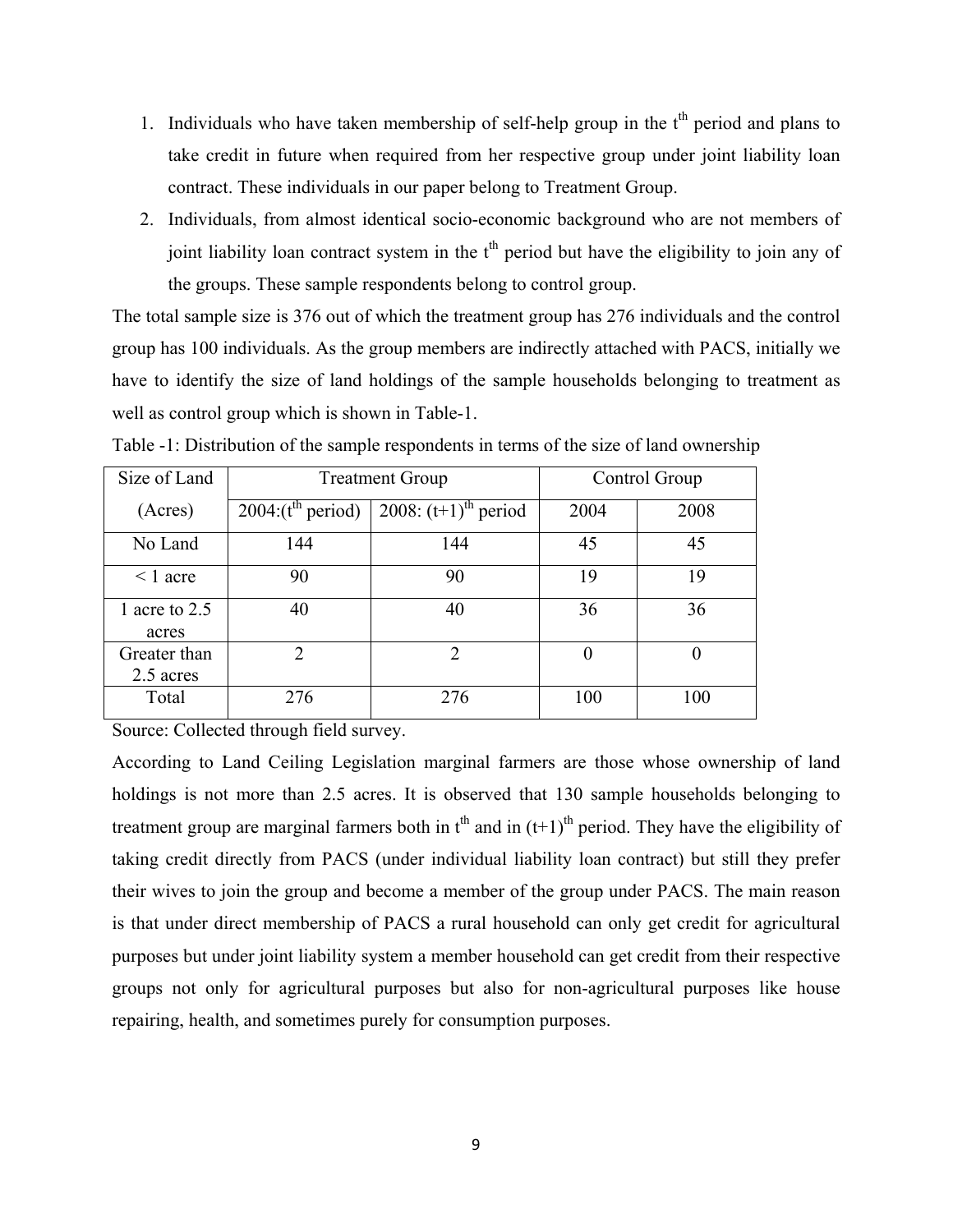#### **Impact assessment among the sample respondents on the basis of longitudinal data:**

Pooled cross section can be very useful for evaluating the impact of a certain event or policy. In our survey the data arises from a natural experiment. A natural experiment occurs when some exogenous event like any change in government policy can possibly change the socio-economic environment of the individuals or households. This natural experiment always has a control group which is not affected by the policy changes and a treatment group which is thought to be affected by the policy changes. In order to control for systematic differences between the control and treatment group we need two years data, one just before the implementation of the policy and one after the change. With in the framework of a natural experiment the effect of a change in economic policy is most often assessed with the help of an estimator called difference-indifference estimator. To get the estimate we shall have to depend on longitudinal data. To collect the longitudinal data we attempt to follow the same households or individuals across time. Let the two time periods be denoted as  $t<sup>th</sup>$  period and  $(t+1)<sup>th</sup>$  time period. These years are not adjacent i.e.  $t^{\text{th}}$  period corresponds to 2004 and  $(t+1)^{\text{th}}$  to 2008 in which year the actual impact have been measured. Thus our sample is usefully broken down into four groups, (i) the control group before the change, (ii) the control group after the change, (iii) the treatment group before the change and (iv) the treatment group after the change. In this '*before versus after'* comparison the time gap taken here is four years. We can call 'C' as control group and 'T' as the treatment group. DT here is treated as dummy variable and equal to 1 for those in the treatment group 'T' and 'zero' for control group. We also consider D2 as the dummy variable for the second time period. So the equations of our interest are

$$
y_{it} = \alpha_0 + \alpha_1 D2 + \alpha_2 DT + \alpha_3 D2DT + \alpha_4 DRatio_{it} + \alpha_5 CRINGACT_i + \alpha_6 CRNIGACT_i
$$
  
+ 
$$
u_{it} \dots \dots \dots \dots \dots \dots \dots \dots \dots \dots \dots \dots \dots \dots \dots (1)
$$

MPCE୧୲ ൌ α αଵD2 αଶDT αଷD2DT αସDRatio୧୲ αହCRINGACT<sup>୧</sup> αCRNIGACT<sup>୧</sup> αOUTMCR u୧୲ … … … … … … … … … … … … … ሺ2ሻ

Here two outcome variables of interest are  $y_{it}$  which denotes the average monthly income of the i<sup>th</sup> sample household in the t<sup>th</sup> period and MPCE<sub>it</sub> is Monthly adult equivalent<sup>iv</sup> per-capita consumption expenditure of the  $i<sup>th</sup>$  sample household in the  $t<sup>th</sup>$  period. During the time of calculating  $y_{it}$  we have to consider net income from land and income from other sources like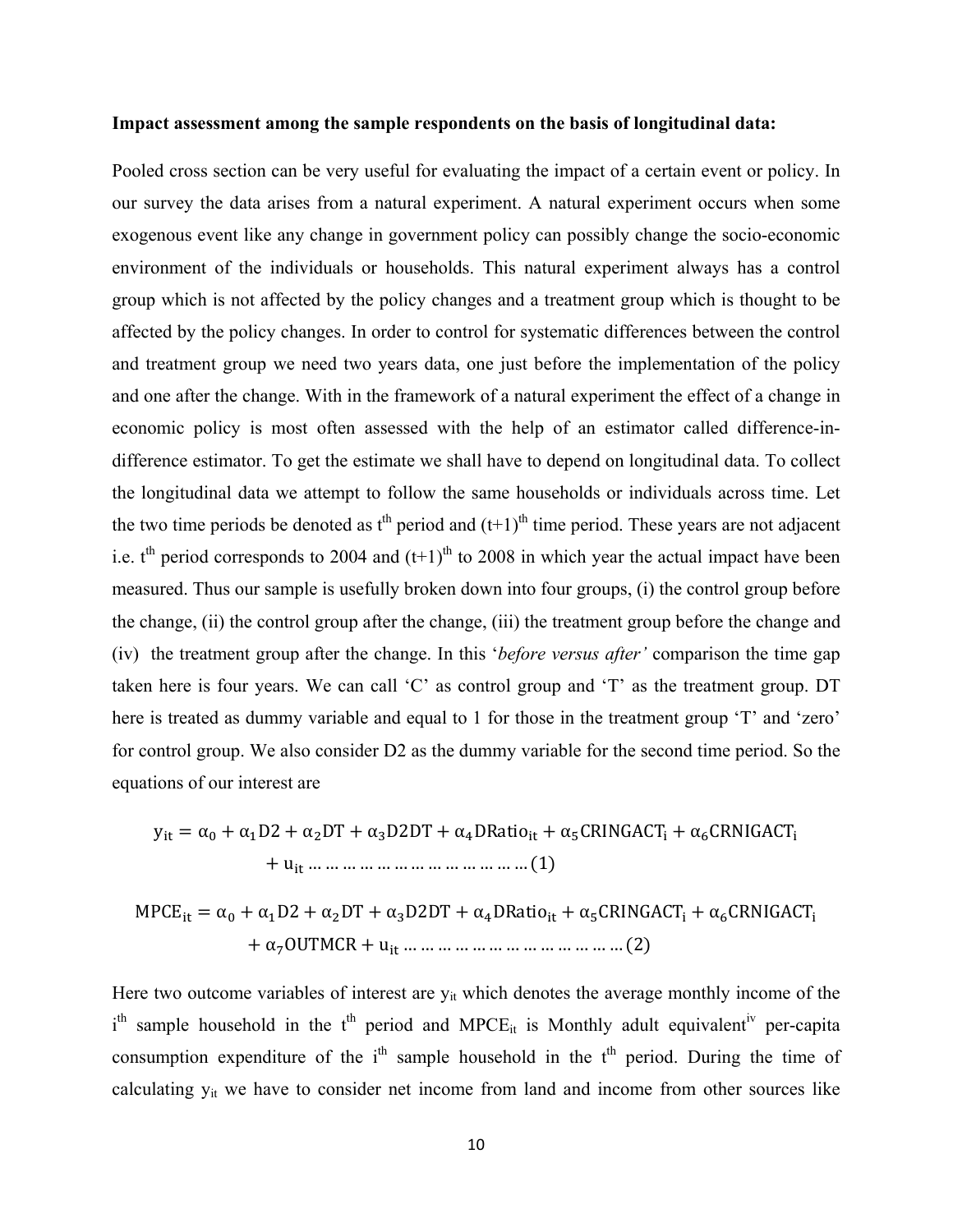income as an agricultural labourers as well as a non-agricultural labourer (reference period is one year), earnings from selling milk products, working in potato stores, small business like grocery shop, cycle repairing shop, tea stalls, tailoring, wage income as labourers after being engaged in different activities as masons, carpenters, trolley drivers, providing tuitions and working in small firms (reference period is one month). It also includes women folks working as maids, cooks in primary school for mid-day meals and Integrated Child Development Scheme workers. It includes income earned from National Rural Employment Guarantee Scheme under NREGA Act which promises to provide total 100 days of employment in a financial year to adult members of any rural household willing to do unskilled manual work at the statutory minimum wage. This income has been considered only for the  $(t+1)$  <sup>th</sup> period<sup>v</sup>. After calculating the annual income where necessary (particularly for farm income and income from NREGA) we have converted that in to average monthly income. If in a sample household we observe more than one earning member or an earning member is involved more than one occupations then initially we have converted the earning(s) of each member in terms of monthly income and then added the average monthly income of each earning member to get  $y_{it}$  the average monthly income of the  $i<sup>th</sup>$  sample household either belongs to treatment group or to control group in the t<sup>th</sup> period. Similarly we can get the value of average monthly income of the sample household's income in the  $(t+1)^{th}$ period in current price. But we have to convert that average monthly income in constant term considering 2004-05 as the base year on the basis of consumer's price index of the agricultural labourers of West Bengal. During the time of calculating monthly per-capita consumption expenditure of the sample household i.e. MPCE we initially have to subtract average monthly savings and average amount spent for loan repayment per month if required from calculated average monthly income to get total monthly consumption expenditure of that sample household. Dividing that by adult equivalent family members we can get MPCE of the i<sup>th</sup> household.

Among the explanatory variables in both the equations,  $DRatio_{it}$  is the dependency ratio of the i<sup>th</sup> household in the  $t<sup>th</sup>$  period. It is the ratio between total number of adult equivalent family members and total number of adult equivalent earning member(s). DRatio<sub>i</sub> may change over time if the participant of the microcredit programme becomes an earning member in the second period after taking credit from her respective group and utilize that for any income generating activity.  $CRINGACT<sub>i</sub>$  is total size of credit taken by the sample members for income generating activity between the concerned time periods. Loans taken for cultivation, health, son's/ husband's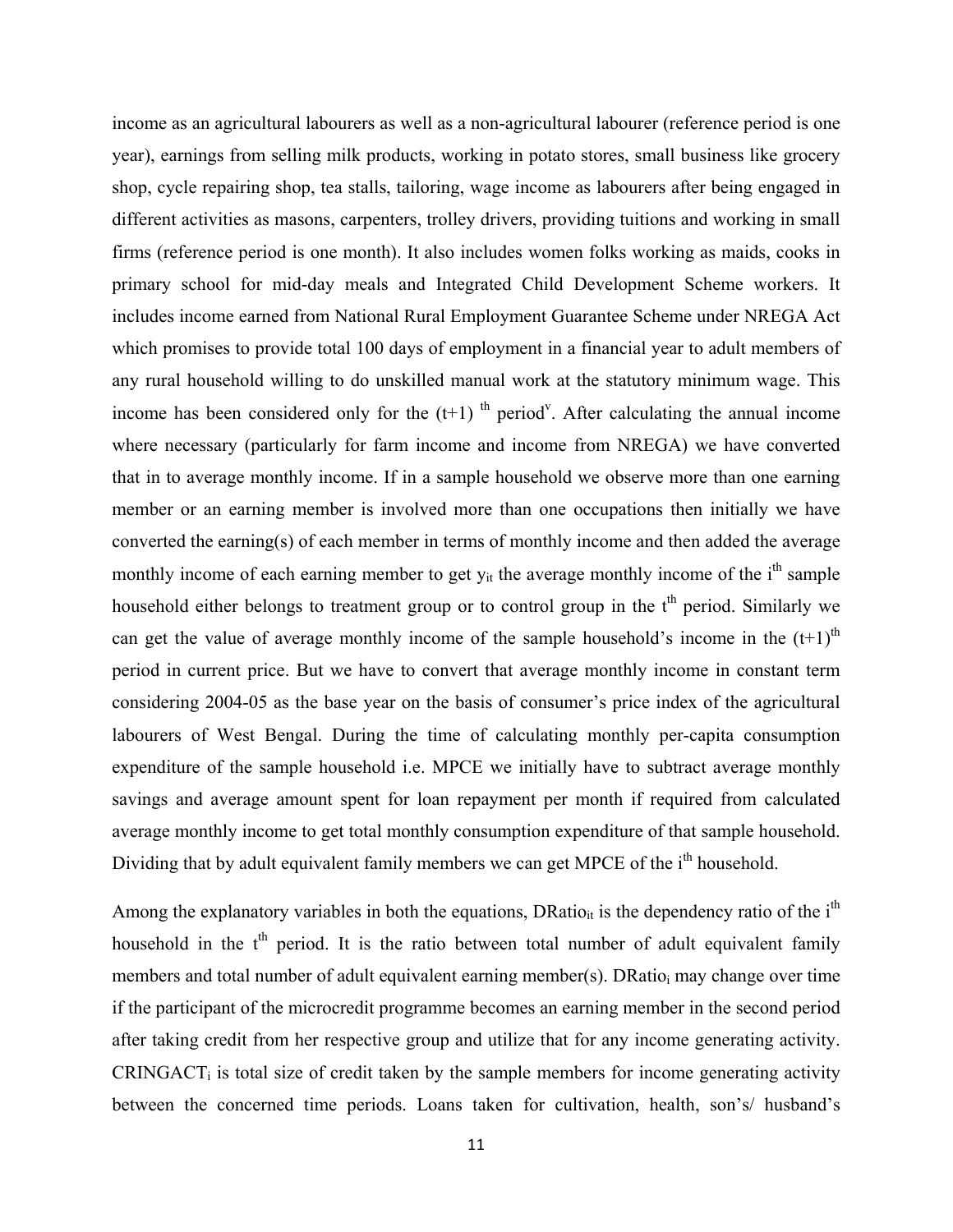business like tea stall, grocery shop, tailoring, cycle garage etc. and self-employment are here considered as credit taken for Income generating activity. Expenditure on health after taking credit from her respective group is here considered as investment of the member for income generating activity because health is an asset for an individual as most of the earning members of the sample households work in unorganized sector. In India out of pocket individual medical expenditure is very high. Therefore loans through joint liability loan contract system provide much relief to the rural poor because they do not have health insurance. Easy loans available for health purposes at low rate of interest through joint liability loan contract system helps the member households to be fit after proper treatment which ultimately help them to join her(his) economic activity within a very short period. Better the health better will be the working capability of the individual and hence more will be scope of earning. As we here consider only two time periods, total size of credit taken by the member households between the concerned time period for income generating activity are accommodated in the second time period. Same thing also happens for CRNIGACT<sub>i</sub> i.e. size of microcredit taken by the member households for non-income generating activities. Loan taken for consumption, marriage, housing, education are here treated as non-income generating activity. Credit taken from respective groups for nonincome generating activity indirectly help the participants to raise their income as well as consumption because that prevents them to fall in to debt trap after taking credit from informal sources with high rate of interest. Table-2 shows the distribution of the borrowers belonging to treatment group who took credit from their respective groups either for income generating activity mainly cultivation or for non-income generating activity within the concerned time period.

| Purpose of Borrowing                | Number of Respondents took credit<br>between 2004-2008 |
|-------------------------------------|--------------------------------------------------------|
| Income Generating<br>1.<br>Activity |                                                        |
| Cultivation<br>$\rm(i)$             | 75                                                     |
| Self-Employment<br>(ii)             | 05                                                     |
| Husband's/Son's<br>(iii)            | 33                                                     |

Table-2: Distribution of the sample households for purposes of taking credit.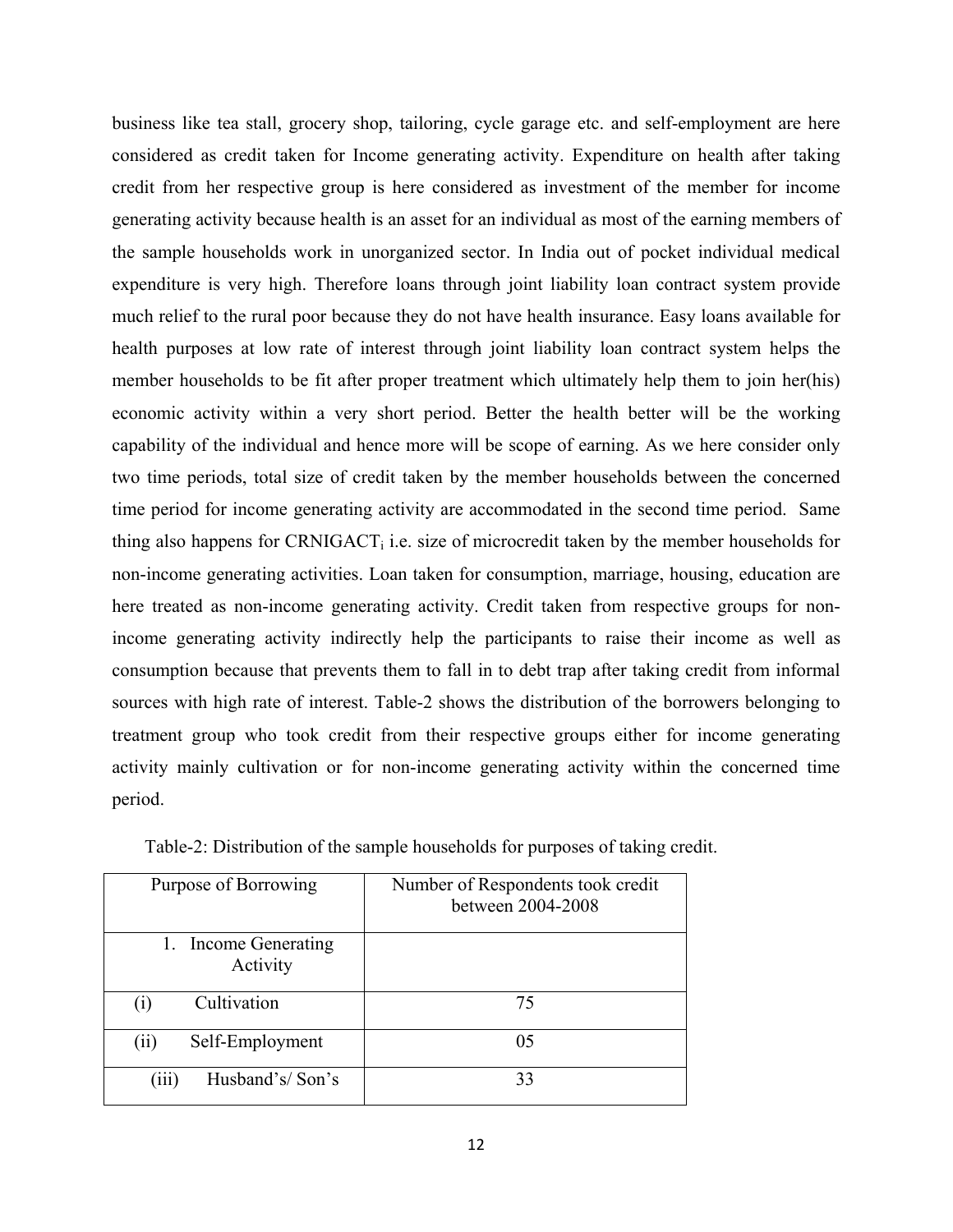| business                                                                                                                                   |     |
|--------------------------------------------------------------------------------------------------------------------------------------------|-----|
| Health<br>(iv)                                                                                                                             | 20  |
| <b>Total Number of Households</b><br>took microcredit from their<br>respective group for different<br><b>Income Generating Activities</b>  | 133 |
| 2. Non-Income Generating<br>Activities                                                                                                     |     |
| Daily Expenses<br>(i)                                                                                                                      | 55  |
| Education<br>(ii)                                                                                                                          | 14  |
| Housing<br>(iii)                                                                                                                           | 28  |
| <b>Total Number of Households</b><br>taken microcredit from their<br>respective group for different<br>Non-Income Generating<br>Activities | 97  |

Souce: Data collected from field survey.

So it comes out that only 75 out of total 276 sample households took microcredit for cultivation under joint liability system<sup>vi</sup>. No question of the existence of multi-co linearity in the above two models and the Pearson Correlation Coefficient between CRINGACT and CRNINGACT is .12 and that is statistically insignificant<sup>vii</sup>. In the second equation we incorporate another dummy variable OUTMCR i.e. whether the participant has any outstanding microcredit in the second time period. It is '1' if the participant has any outstanding microcredit in the second time period and '0' otherwise. Actually if the participant has any outstanding microcredit in the second time period, then she has to pay a good amount for loan repayment and that can be done only through sacrificing present consumption which ultimately may affect MPCE<sub>12</sub>.

Here  $\alpha_3$  measures the effect of the policy. Without other factors, in the regression  $\widehat{\alpha_3}$  is the difference-in difference estimator. It is also called average treatment effect because it measures the effect of the 'treatment' or policy on  $y_{it}$  or MPCE<sub>it..</sub> In the first model  $\widehat{\alpha_3}$  represents  $\{(\overline{y_{2T}} \overline{y_{1T}}$ ) –  $(\overline{y_{2C}} - \overline{y_{1C}})$  and in the second model it represents  $\left\{(\overline{MPCE_{2T}} - \overline{MPCE_{1T}}\right)$  –  $(\overline{MPCE_{2C}} - \overline{MPCE_{1C}})$ . The Table-3 gives the summary statistics of the explanatory variables both in  $t<sup>th</sup>$  and in  $(t+1)<sup>th</sup>$  period.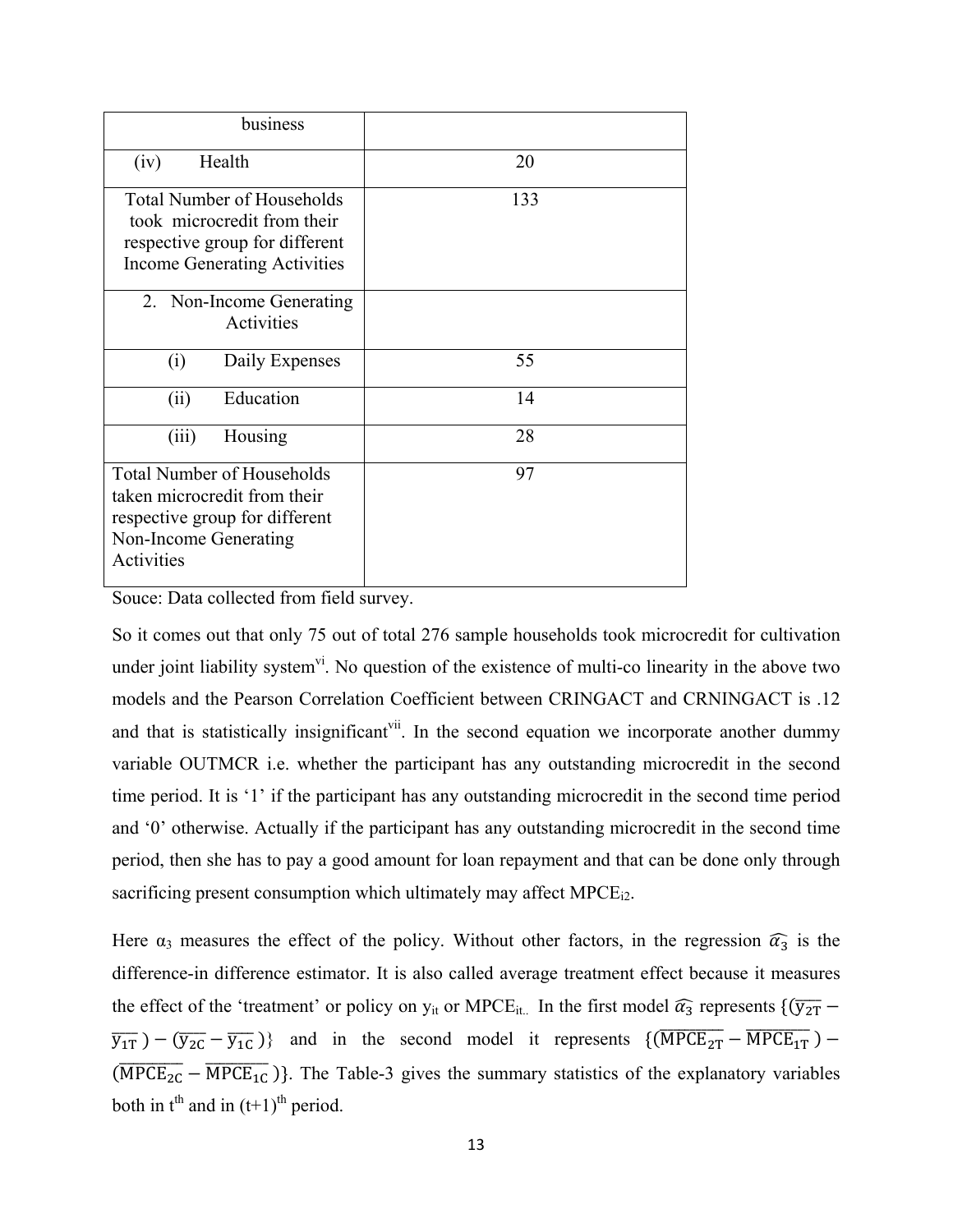Table-3: Summary Statistics of the Explanatory Variables:

| Variables        | Base Year 2004 ( $tth$ time period) |          |                | 2008 i.e. $(t+1)$ <sup>th</sup> time period |          |          |
|------------------|-------------------------------------|----------|----------------|---------------------------------------------|----------|----------|
|                  | Mean                                | Median   | S.D.           | Mean                                        | Median   | S.D.     |
| y                | 2402.99                             | 1750     | 2140.36        | 2847.29                                     | 2047     | 2307.19  |
| <b>MPCE</b>      | 671.64                              | 535      | 512.4          | 728.5                                       | 563      | 557.5    |
| <b>CRINGACT</b>  | $\theta$                            | $\theta$ | $\theta$       | 3492.41                                     | 2000     | 12266.31 |
| <b>CRNINGACT</b> | $\theta$                            | $\theta$ | $\overline{0}$ | 1718.41                                     | $\theta$ | 3025.19  |
| $\mathbf N$      | 276                                 |          |                | 276                                         |          |          |

Table-3A: Of the Sample Respondents belong to Treatment Group

Table-3B: Of the Sample Respondents Belong to Control Group

| Variables        | Base Year 2004 (t <sup>th</sup> time period) |          | 2008 i.e. $(t+1)$ <sup>th</sup> time period |          |          |          |
|------------------|----------------------------------------------|----------|---------------------------------------------|----------|----------|----------|
|                  | Mean                                         | Median   | S.D.                                        | Mean     | Median   | S.D.     |
| y                | 2842.07                                      | 1987.5   | 2362.06                                     | 2948.38  | 2142     | 2416.39  |
| <b>MPCE</b>      | 757.9                                        | 650      | 428.8                                       | 782.5    | 689      | 409.5    |
| <b>CRINGACT</b>  | $\theta$                                     | $\theta$ | $\overline{0}$                              | $\theta$ | $\theta$ | $\theta$ |
| <b>CRNINGACT</b> | $\theta$                                     | $\theta$ | $\theta$                                    | $\theta$ | $\theta$ | $\theta$ |
| N                | 100                                          |          |                                             | 100      |          |          |

Source: Calculated from the data collected directly from field survey

It has been checked that there is no significant difference between  $\overline{y_{1T}}$  and  $\overline{y_{1C}}$  or  $\overline{MPCE_{1T}}$  and  $\overline{MPCE_{1C}}$  . So we can mention that during the time of drawing samples from the control group there was little possibility of selection bias. Rather we can say that in the t<sup>th</sup> period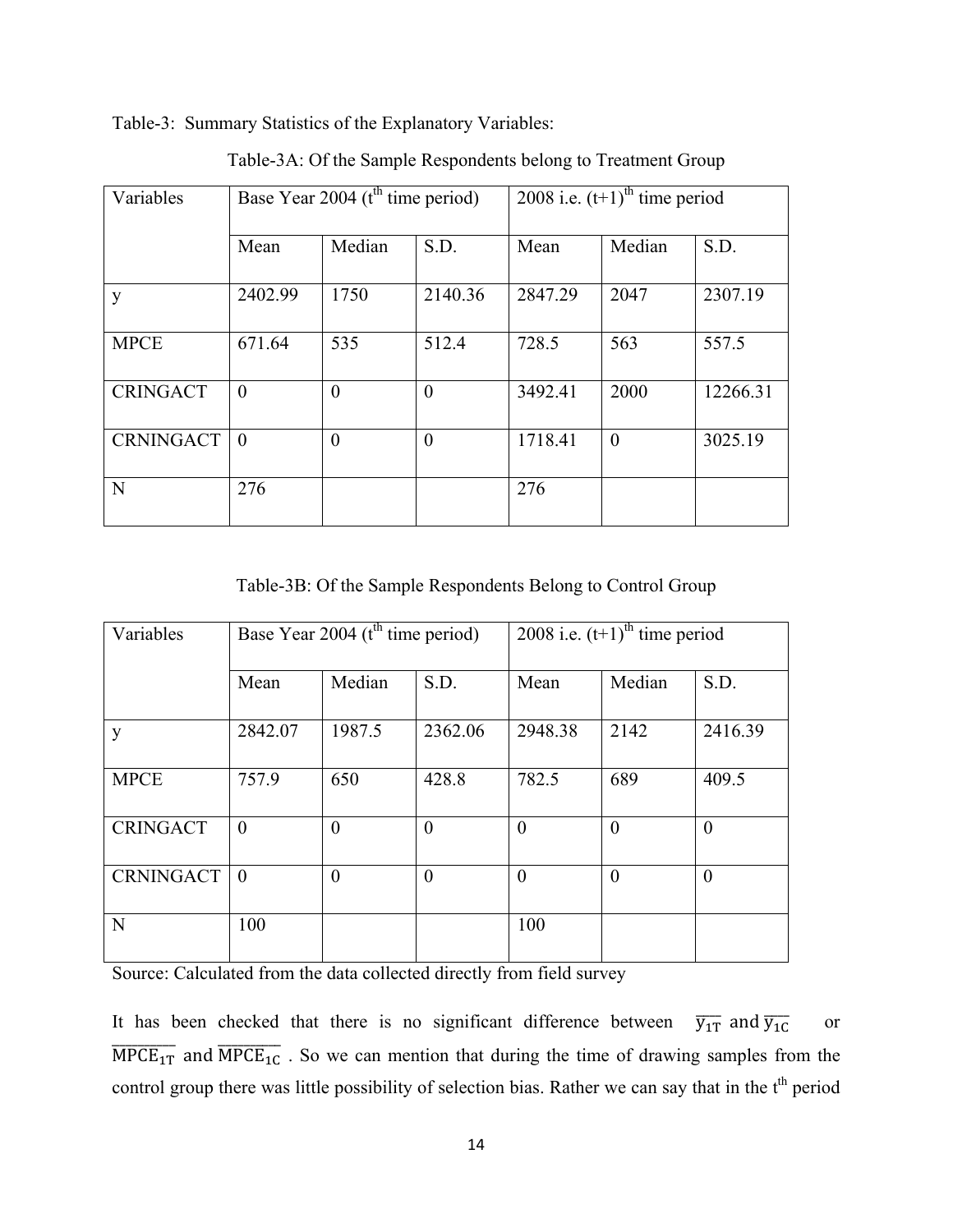the economic condition of the sample households belonging to treatment group and that belonging to control group were almost homogeneous in nature. It is also observed that average size of microcredit taken for income generating activity is comparatively higher if we compare that with non-income generating activity. In the following Table-4 we put the regression results of Model-1 and Model-2

| Name of the<br>Explanatory<br>Variables | Model-1: Outcome variable $y_{it}$ | Model-2 : Outcome variable<br>$M PCE_{it}$ |
|-----------------------------------------|------------------------------------|--------------------------------------------|
| Constant                                | 277.565*                           | 756.036*                                   |
| D2                                      | 146.911                            | 21.806                                     |
| <b>DT</b>                               | $-550.485$                         | $-105.410$                                 |
| D <sub>2</sub> D <sub>T</sub>           | $-94.489$                          | $-5.139$                                   |
| <b>DRatio</b>                           | 22.074                             | 1.772                                      |
| <b>CRINGACT</b>                         | $.03534*$                          | .00333                                     |
| <b>CRNIGACT</b>                         | $.224*$                            | $.05091*$                                  |
| <b>OUTMCR</b>                           |                                    | $-86.641$                                  |
| $\overline{R^2}$                        | .054                               | .034                                       |

Table-4: Regression results of the models mentioned in Equation (1) and Equation (2)

\*=> significant at 5% level.

From the above table it is clear that  $\widehat{\alpha_3}$  i.e. the parameter estimate of D2DT is highly insignificant in both the models. So it comes out that there is no significant improvement in terms of average monthly income and monthly adult equivalent per capita consumption expenditure among the participants of microcredit programme between the concerned time periods<sup>viii</sup>.

### **Impact study through First Differenced Method:**

The impact study can also be analyzed on the basis of simplest kind of panel data of two periods. So we have taken the cross section data of a group of households both belonging to control group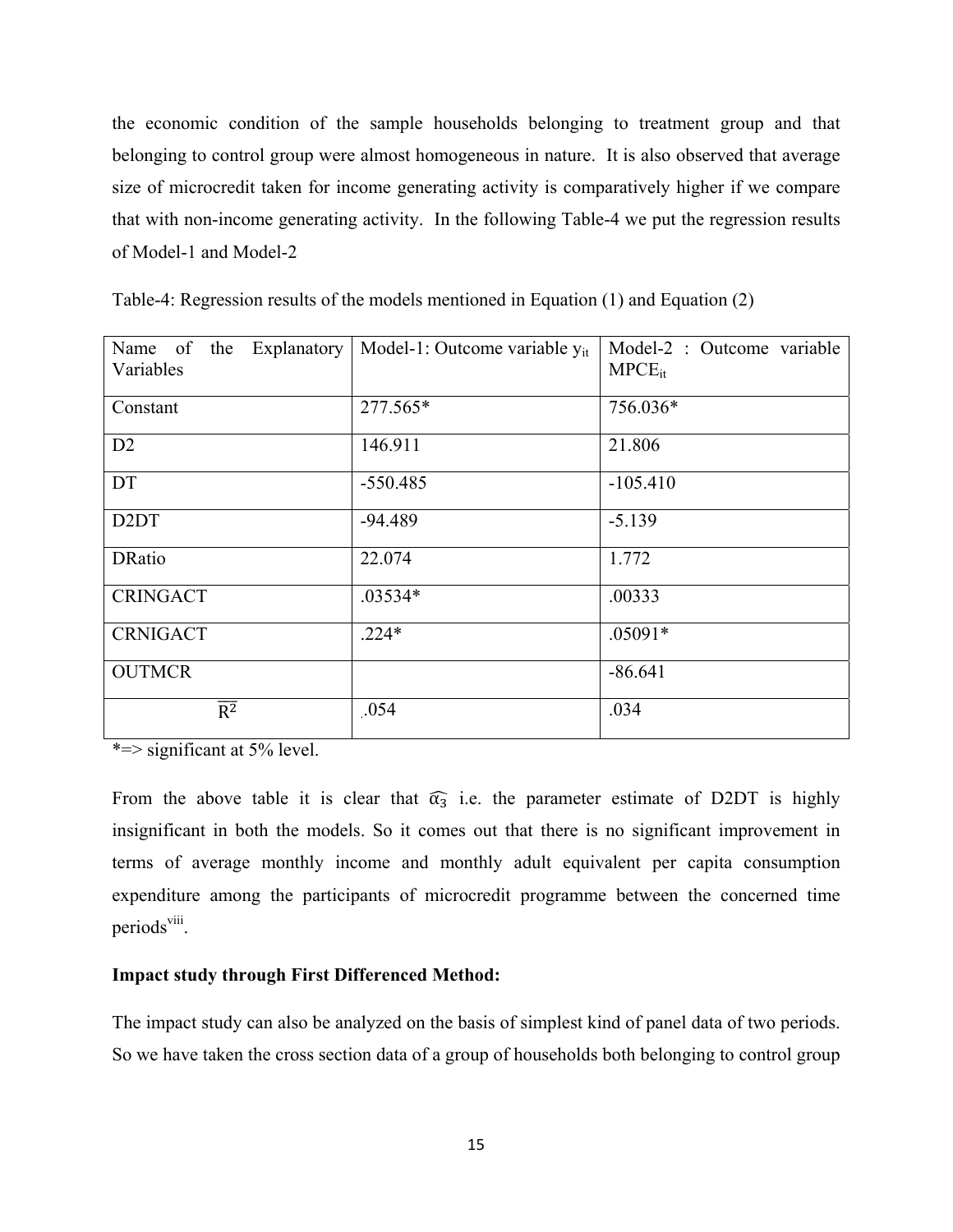and treatment group of two separate periods. Here  $t = 1$  is for base line period and  $t = 2$  for current period. We can write a model with a single observed explanatory variable as

$$
Y_{it} = \beta_0 + \delta_0 d2t + \beta_1 X_{it} + a_i + u_{it}
$$
 when  $t = 1$  and  $2 \dots \dots \dots \dots \dots \dots \dots$  (3)

In this model d2t is the dummy variable which equals to zero when  $t = 1$  and one when  $t = 2$ . Therefore the intercept at  $t = 1$  is  $\beta_0$  and at  $t = 2$  is  $\beta_0 + \delta_0$ . The explanatory variable  $a_i$  is generally called unobserved effect. In this application the main reason for colleting panel data is to allow for the unobserved effect  $a_i$  to be correlated with the explanatory variables. To remove the unobserved effect we can difference the data across the two years. If we subtract the second equation i.e. the situation when  $t = 2$  from the first equation when  $t = 1$  we have the following equation

ሺY୧ଶ െ Y୧ଵሻൌδ β<sup>ଵ</sup> ሺX୧ଶ െ X୧ଵሻ ሺu୧ଶ െ u୧ଵሻ Or ΔY<sup>୧</sup> ൌ δ βଵΔX<sup>୧</sup> Δu<sup>୧</sup> … … … … … … … … … … … . ሺ4ሻ

Here ' $\Delta$ ' denotes the changes from t = 1 to t = 2. The above equation is called the first differenced equation. It is just a single cross section equation. The most important is that  $\Delta u_i$  is un-correlated with  $\Delta X_i$ . To do the impact study we modify the above first differenced equation (4) in the following form

$$
\Delta y_i = \delta_0 + \beta_1 DT + \beta_2 \Delta DRatio_i + \beta_3 CRINGACT_i + \beta_4 CRNIGACT_i + \Delta u_i \dots \dots (5) \quad \text{and}
$$
  
\n
$$
\Delta MPCE_i = \delta_0 + \beta_1 DT + \beta_2 \Delta DRatio_i + \beta_3 CRINGACT_i + \beta_4 CRNIGACT_i + \beta_5 OUTCR + \Delta u_i \quad (6)
$$

As two surveys had been done more than two years apart, the problem of selection bias during the time of choosing samples could be minimized. Here all household specific variables are not dropped out. Rather  $\Delta$ DRatio<sub>i</sub> will be non-zero if either (i) the family size changes or (and) (ii) the number of earning member of the sample household changes. It is expected that after taking credit from the respective group the member herself or her son become new earning member of the family after being self-employed. The two explanatory variables CRNIGACT and CRNINGACT were zero at t=1. Total size of microcredit taken for income generating activity (CRNIGACT) and for non-income generating activity (CRNINGACT) taken by the self-help group members between the concerned time period are accommodated in  $t = 2$ . Now to know the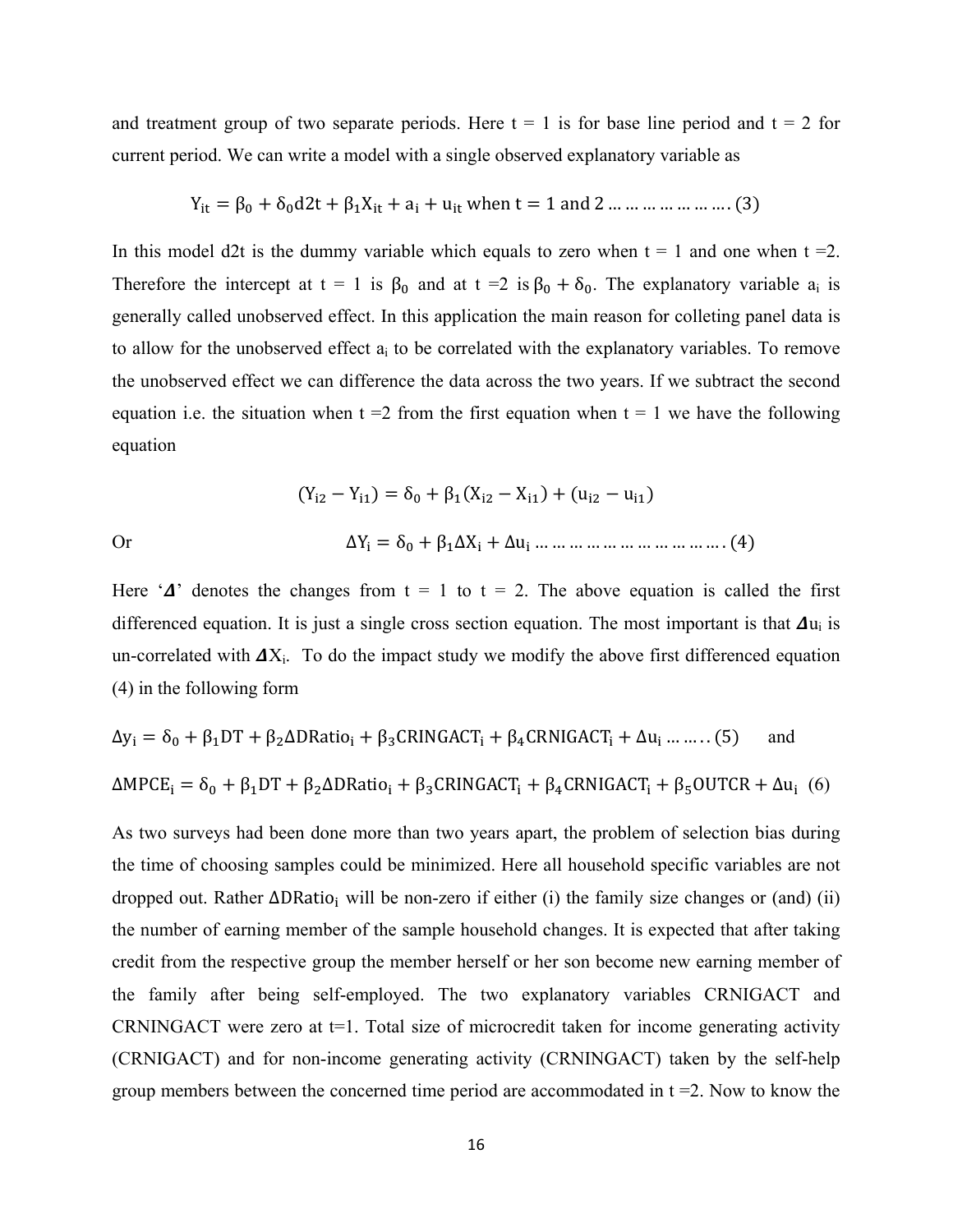impact of micro credit on the two outcome variables we mainly have to test the significance of  $\beta_1$ ,  $\beta_2$ ,  $\beta_3$  and  $\beta_4$  respectively. The results of the two regressions of the equations of first differences are placed in the following Table-5:

| <b>First Differenced Estimators</b> | Model-1<br>$\Delta y_i$ | Model-2 $\triangle M PCE_i$ |
|-------------------------------------|-------------------------|-----------------------------|
| $\widehat{\delta_0}$                | 130.814                 | 21.217                      |
| $\widehat{\beta_1}$                 | 260.819                 | 25.070                      |
| $\widehat{\beta_2}$                 | $-260.830*$             | $-97.842*$                  |
| $\widehat{\beta_3}$                 | $-.001154$              | $-.001876$                  |
| $\widehat{\beta_4}$                 | .03109                  | .008853                     |
| $\widehat{\beta_5}$                 |                         | 3.382                       |
| $\overline{R^2}$                    | .210                    | .067                        |

Table-5: Results of First Differenced Method where outcome variables are ∆y<sub>i</sub> and ∆MPCE<sub>i</sub>

\*=> Significant at 5% level.

So from the above table it is clear that except  $\Delta$ DRatio no other explanatory variable related with microcredit play any significant role to improve Average monthly income or Monthly adult equivalent per-capita consumption expenditure of the participants of microcredit programme with in the concerned time period. The reason behind low value of  $\overline{R^2}$  has already been explained previously.

From the above tables it can be definitely said that there has been no economic improvement among the participants operating through joint liability loan contract system under Primary Agricultural Credit Society. The in-efficiency of micro credit programme under joint liability credit contract operated by Primary Agricultural Credit Society for economic improvement among the participants is reflected in Table-6 where it is observed that between the concerned time periods only little number of households belonging to treatment group is able to improve their economic conditions. Here according to the estimate of Planning Commission of India done by the expert group, the rural poverty line of West Bengal was Rs.445.38 MPCE in 2004-05. So we need not make any adjustment of MPCE of the sample respondents in the t<sup>th</sup> time period but some adjustments of both average monthly income and monthly per-capita consumption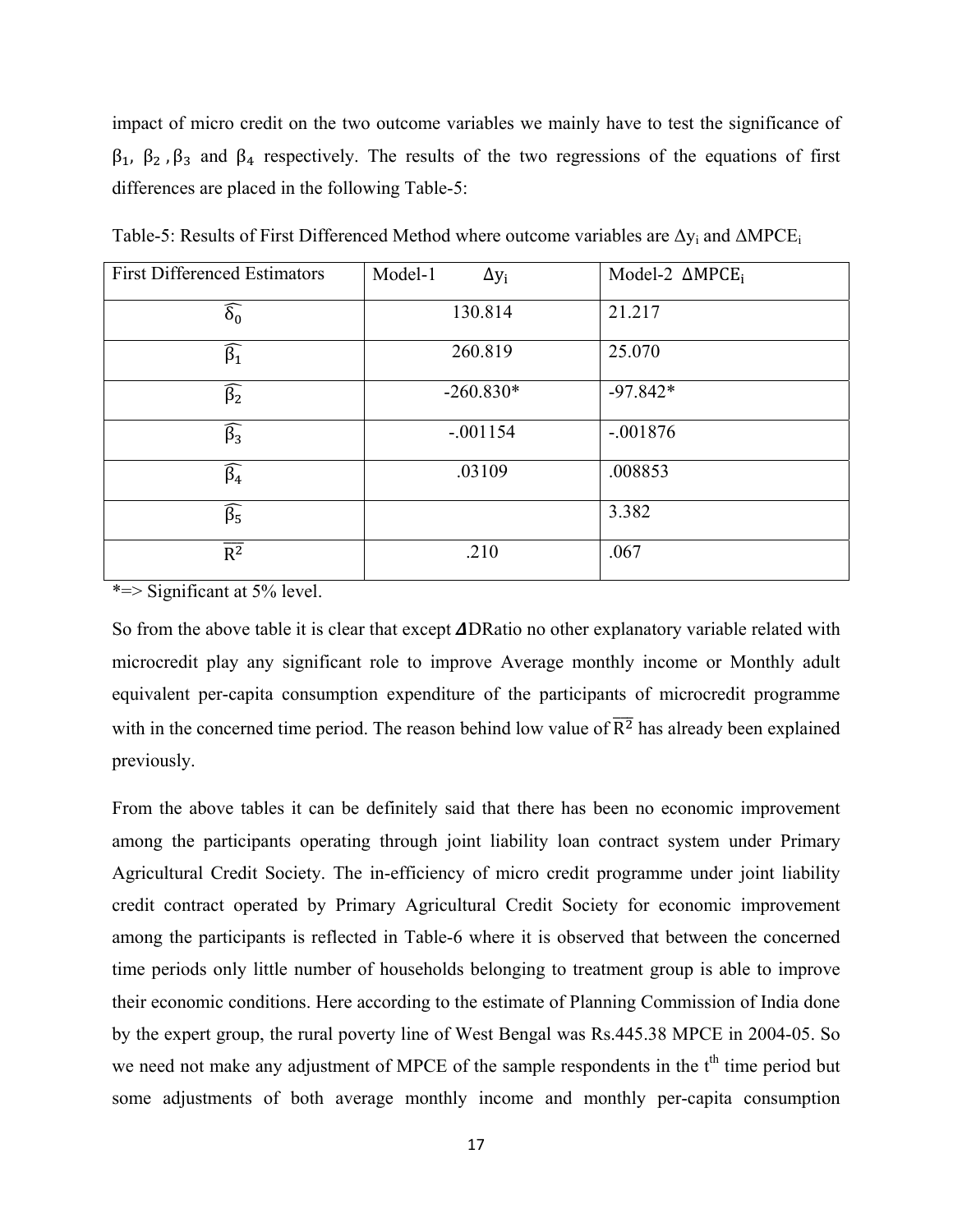expenditure of the entire sample respondents both belonging to treatment group and control group in 2008 was required. All are converted at constant term after considering 2004-05 as base year and adjustments were done on the basis of consumer's price index of the agricultural labourers of West Bengal.

| Table-6: Distribution of the sample respondents in terms of MPCE both in $tth$ and $(t+1)th$ period |  |
|-----------------------------------------------------------------------------------------------------|--|
|-----------------------------------------------------------------------------------------------------|--|

| Range of MPCE                | <b>Treatment Group</b> |                              | Control Group                     |                              |  |
|------------------------------|------------------------|------------------------------|-----------------------------------|------------------------------|--|
|                              | $tth$ period           | $(t+1)$ <sup>th</sup> period | $\overline{t}^{\text{th}}$ period | $(t+1)$ <sup>th</sup> period |  |
| Below Rs.350                 | 23                     | 17                           | 11                                | 10                           |  |
| Between Rs.350<br>and Rs.445 | 121                    | 119                          | 24                                | 24                           |  |
| Above Rs.445                 | 132                    | 140                          | 65                                | 66                           |  |
| Total                        | 276                    | 276                          | 100                               | 100                          |  |

Source: Calculated by authors on the basis of data collected from field survey

Table-6 shows that majority of the participants of microfinance programme under PACS are either lying above the poverty line or lying just below the poverty line in the  $t<sup>th</sup>$  period. The picture is almost identical even in the  $(t+1)$ <sup>th</sup> period. Now we will have to identify the reasons responsible for such a result in spite of the high repayment rate, low rate of interest charged from the members within the group and small size of groups where there is constant monitoring and peer pressure within the group. Let us now identify the reasons behind the ineffectiveness of microfinance programme through joint liability loan contract system operated by PACS in these two blocks from where the samples are drawn. The reasons behind such a result are explained below.

# **Possible reasons for the ineffectiveness of microcredit programme running under PACS among the rural participants:**

Since farming is and will presumably continue to be the main economic activity of many rural people, a match between microfinance and the farmer's need is required. The primary function of Primary Agriculture Credit Society is to provide agriculture credit through individual liability loan contract system. The Primary Agriculture Credit Society also plays an important role in the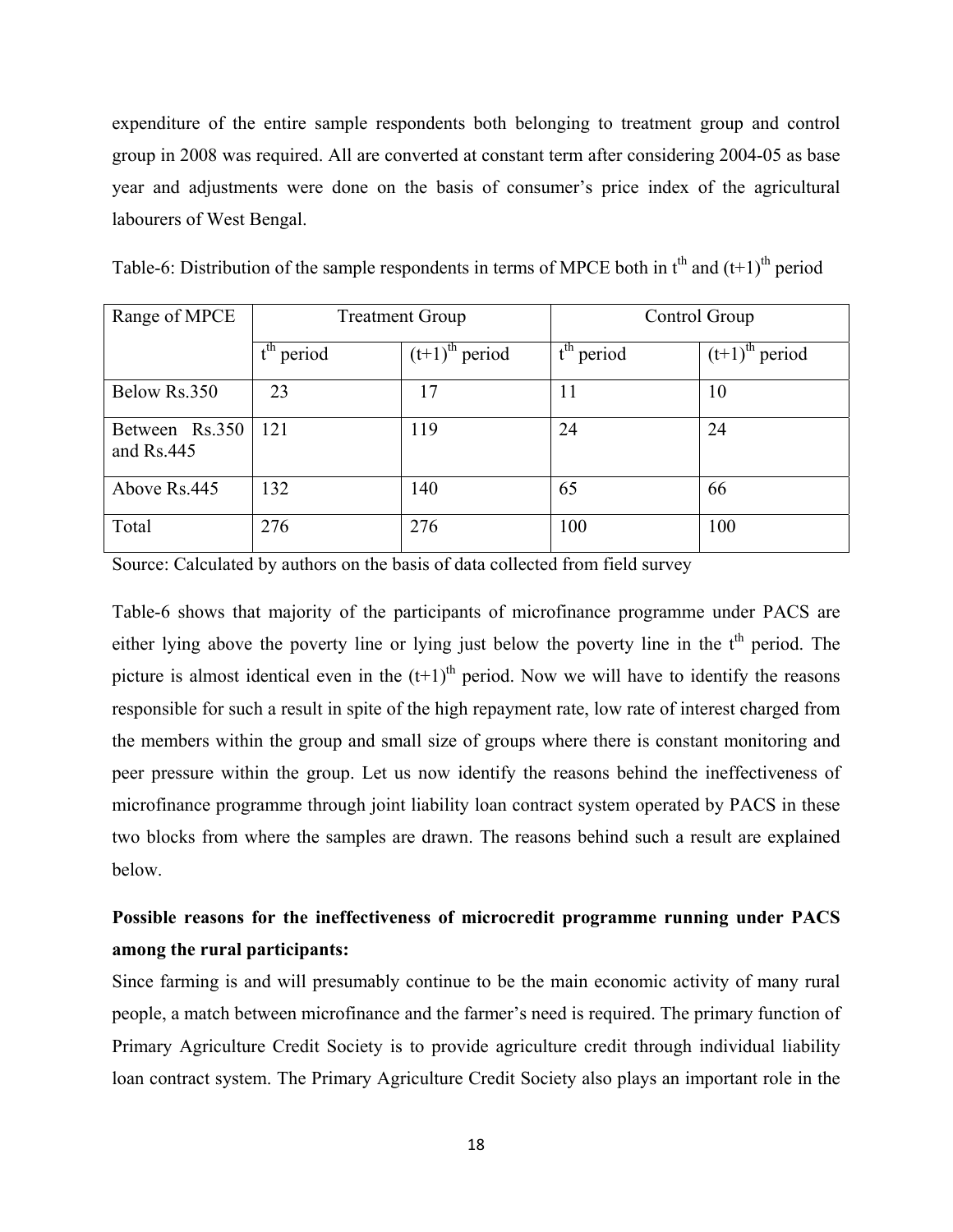joint liability loan contract system. The self-help groups are formed and nurtured by PACS which act as Micro Finance institutions (MFI). Yet the number of borrowings for cultivation from PACS through joint liability loan contract system is much less compared to other types of borrowings. The main reasons responsible for the mismatch between microfinance and farmer's needs are stated below:

- 1. Actually more than half of the samples respondents belonging to treatment group possess no land and near about 33% of the respondent households are having less than 1 acre of land. Since the return from the land is risky and if not then the return is just sufficient for self-consumption, there will be problems for repayment if loans are taken for agriculture purpose. Therefore households majority of whom are marginal farmers prefer not to take loans for agriculture purpose from PACS through joint liability loan contract system because it involves peer pressure and group dynamics.
- 2. Lack of initiative on the part of PACS for skill based training facilities: There has not been much scope of training by the three PACS in the study. Talandu Sech 'O' Samabyay Unnayan Samiti Ltd. did not have any training programme for the poor women who have formed SHGs in the two villages to which it caters. Digsui Union Large Sized Primary Cooperative Agricultural Credit Society Ltd. had arranged for the training programme for mushroom cultivation in 2002. It was a three day programme, the cost of which was entirely borne by the respective PACS. Vivekananda Samabyay Krishi Unnayan Samiti Ltd. has provided training to its members of SHGs to produce vermi compost, produce *'sindoor'* and *'alta*'. It has also given them training about breeding of eggs of ducks which can be sold at a higher price. Some training was also provided for 'zari work'. But these training were not on a large basis and all were provided much before 2004. After 2004 no arrangements for training programmes have been made for the members of joint liability loan contract system.
- 3. Lack of initiative on the part of members of SHGs for training facilities The rural women are also not very motivated nor are they very much inclined to undertake any training programme because they say it is difficult for them to manage time after household chores to attend training programme. They remain very busy and prefer to remain very busy with their indoor activities and thus do not find any incentive to undertake any productive activity.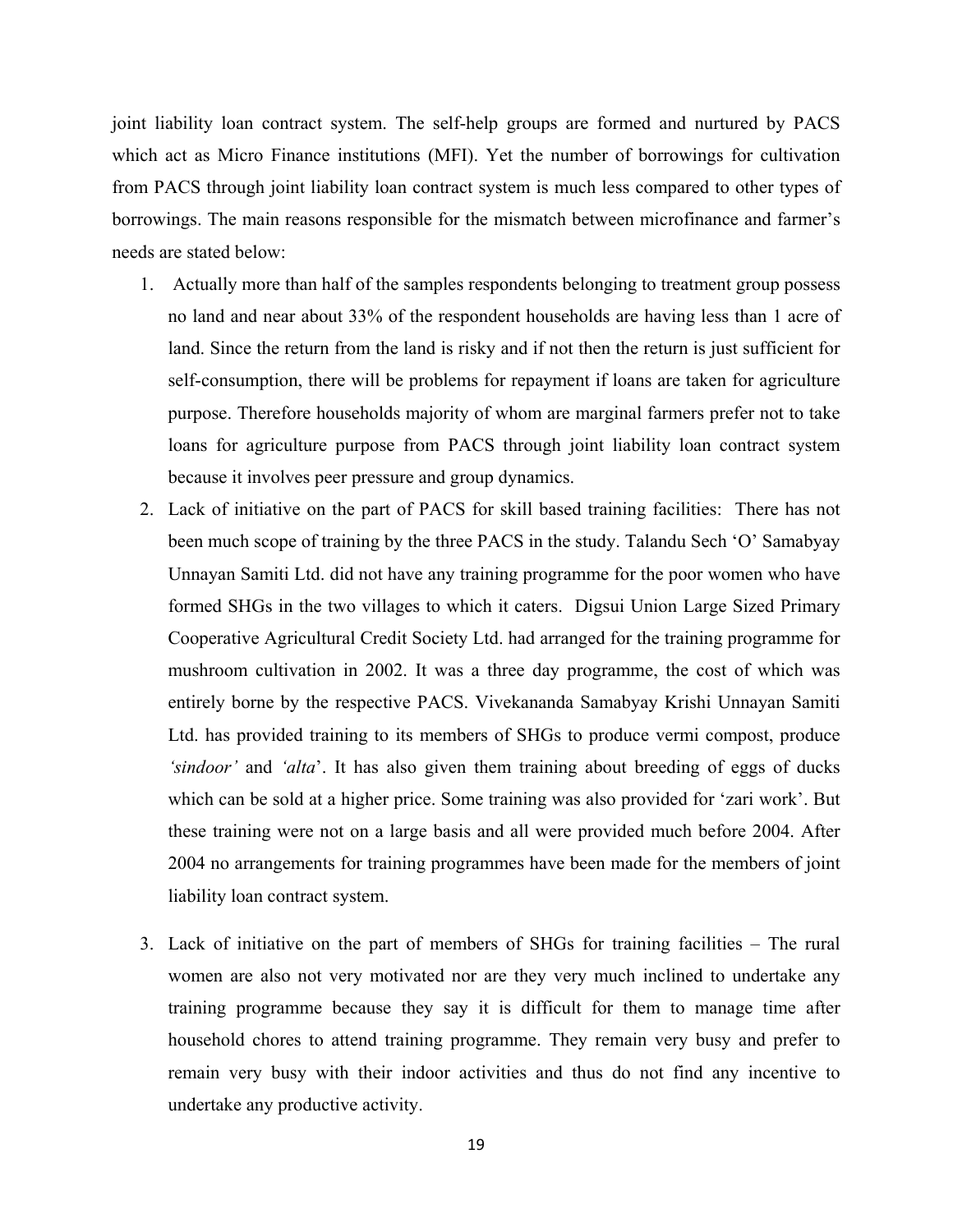- 4. Lack of marketing facilities: Even though there have been efforts by some rural women of these blocks on their own initiatives though not a large scale basis to undertake some productive activity like embroidery which is known by the name of 'kantha stitching', production of clay items but the major constraint they face is the problem of marketing their products because again no provision has been made for selling these products. Mushroom cultivation also faced the same problem and finally was stopped.
- 5. Problem of funds and skill-based training programmes: The PACS complained of not getting proper financial assistance and assistance for skill-based training programmes from the higher authorities in spite of constant reminders to them.
- 6. Availability of an alternative avenue for skill-based training programmes organized by Panchayats through District Rural Development Cell: The "Swarnajayanti Gramin Swarozgar Yojona", a scheme of the government provides funds to the rural women at a subsidized rate along with training facilities which is acting as an incentive for them. Thus they are gradually losing interest in the SHG- Bank linkage programme and showing their preference for the government scheme.
- 7. Loans for employment generating activities of rural women almost negligible: It is negligible because of lack of skill-based training programmes and absence of entrepreneurial skills among the members of self-help groups as compared to borrowings of other kinds. Loans have been taken for cultivation purpose i.e. to support family income. But since most of the members are marginal farmers, the income generated from cultivation did not show any significant change.

#### **Conclusions:**

The linkage model of the Microfinance programmes promoted by NABARD could be considered for replication towards extending more credit to marginal and sub-marginal farmers. Groups of marginal and sub-marginal farmers could act as joint liability groups serving as collected guarantor of loan extended by PACS. But it came out from field survey that not only the marginal and semi-marginal farmers even the landless rural households (a sizable number of them lying above the poverty line) joined in this microfinance programme. Though the size of the group is small, the rate of interest charged against microcredit is comparatively low (12% per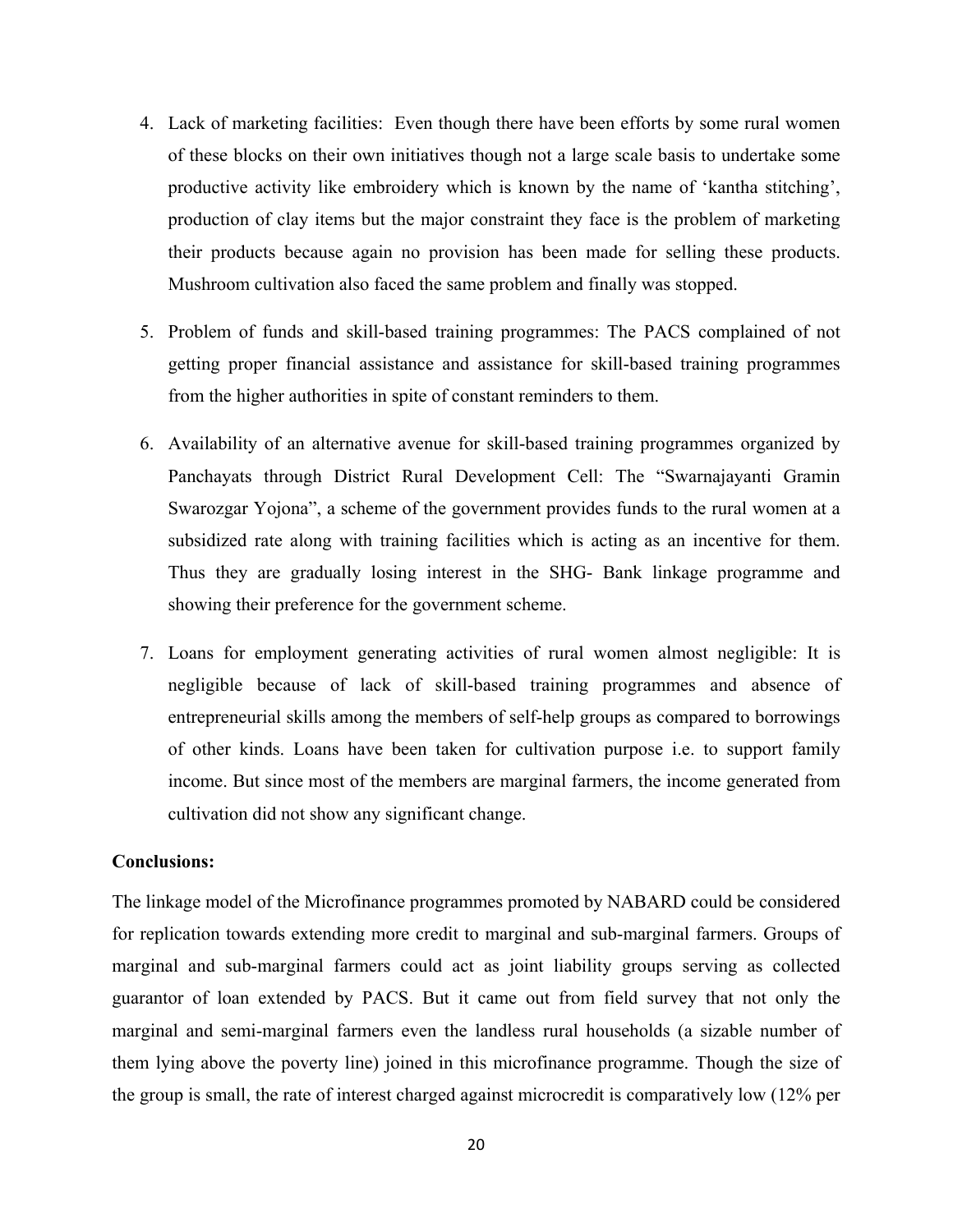annum) and the repayment rate within the group is very high (near about 98%) because of peer pressure and group dynamics, there has been no significant impact on the standard of living of rural people after joining microfinance programme through forming Self-help group under Primary Agricultural Credit Society. This is reflected as there is no significant change in the monthly income and monthly adult equivalent per-capita consumption expenditure of the respondent households belonging to treatment group within the concerned time period. Lack of proper initiative for investment in income- generating activity because of lack of skill-based training programme is one of the main causes of it. The marginal farmers are also not so much willing to take loan for agricultural purposes as the return is uncertain in nature. The only positive aspect is that the members can protect themselves from the clutches of professional money lenders.

#### **References:**

- 1. Armendariz, B. and Morduch, J. (2005). 'The Economics of Microfinance', MIT Press.
- 2. Asian Development Bank, Operations Evaluation Department. (September 2007). "Effect of Microfinance Operations on Poor rural Households and the Status of Women", Special Evaluation Study, Reference Number: SST: REG 2007-19.
- 3. Banerjee,A., Duflo, E., Glennerster, R. and Kinnan, C. (2009). "The Miracle of Microfinance? Evidence from a Randomised Evaluation", Department of Economics, Massachussets Institute of Technology (MIT), Working Paper May.
- 4. Bebezuk, R. and Haimovich, F. (2007). "MDGs and Microcredit: An Empirical Evaluation for Latin American Countries", Working Paper No. 48. Argentina: Universidad Nacional de la Plata.
- 5. Chowdhury, A. (2009). "Microfinance as a Poverty Reduction Tool-A Critical Assessment", DESA Working Paper No. 89.
- 6. Coleman, B. (1999). "The Impact of Group Lending in Northeast Thailand", Journal of Development Economics 60: 105-141.
- 7. Coleman, B. (2006). "Microfinance in Northeast Thailand: Who Benefits and How Much?" World Development 34 (9): 1612-1638.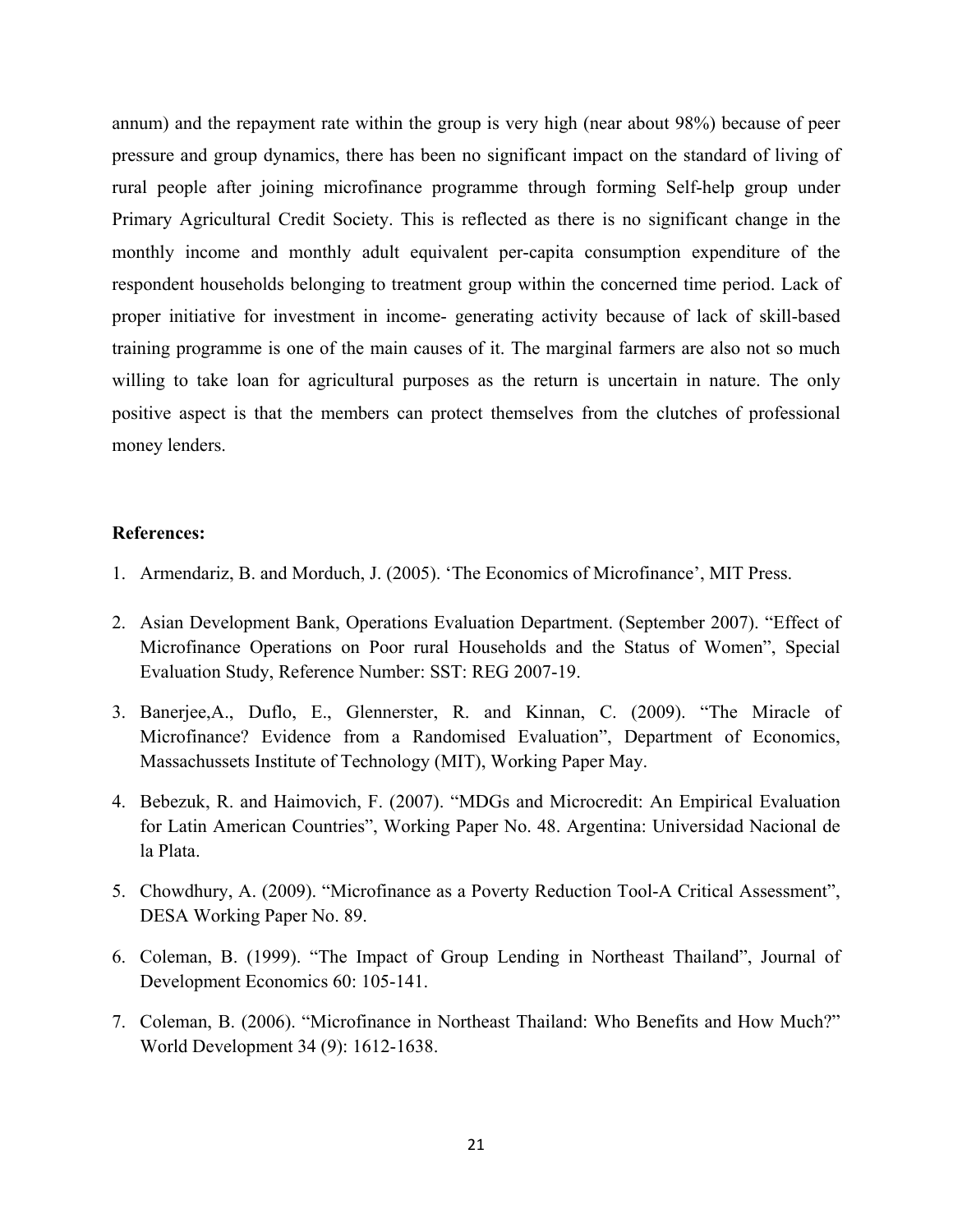- 8. Dean, K. and Zinman, J. (2009). "Expanding Microenterprise Credit Access: Using Randomised Supply Decisions to Estimate the Impacts in Manila", Working Paper, July, Department of Economics, Yale University, New Haven.
- 9. Gine, X. and Karlan, D., (May 2006). 'Group versus Individual Liability: A Field Experiment in the Philippines', World Bank Policy Working Paper, 4008 Washington.
- 10. Harper, M. (June 2005). "Farm Credit and Microfinance-Is there a Critical Mismatch?". Small Enterprise Development, Vol.16, No. 3 September 2005.
- 11. Harper, M., Berkhof. A. and Ramakrishna, R.V. (April 2003). 'SHG-Bank Linkage- A Tool for Reforms in Cooperatives?' Economic and Political Weekly, pp.1720-26.
- 12. Hulme, D. and Mosley, P. (1996). "Finance against Poverty", Routledge, London.
- 13. Khandker, S. (February 5 -9, 2001). "Does Microfinance Really Benefit the Poor? Evidence from Bangladesh", Paper presented at the Asia and Pacific Forum on Poverty: Reforming Policies and Institutions for Poverty Reduction.
- 14. Kondo, T., Orbeto, A., Dingiong, C. and Infantado, C. (January 2008). "Impact of Microfinance on Rural Households in the Philippines", NONJE Working Paper No. 4.
- 15. Mahajan, V. (2005). "From Microcredit to Livelihood Finance", Economic and Political Weekly, October8.
- 16. Morduch, J. (June 27, 1998). "Does Microfinance Really Help the Poor? New Evidence from Flagship Programs in Bangladesh", Hoover Institution, Stanford University.
- 17. Morduch, J. (June 28, 2002). "Analysis of the Effects of Microfinance on Poverty Reduction", Working Paper Series, NYU Wagner Working Paper No. 1014.
- 18. Pollin, R. (2007). "Microcredit: False Hopes and Real Possibilities", Foreign Policy Focus, http://www.fpif.org/fpiftxt/4323, accessed on December 2. 2008.
- 19. Rahman, S., Rafiq, R. and Momen, M. (February 2009). "Impact of Microcredit Programs on Higher Income Borrowers: Evidence from Bangladesh", International Business and Economics Research Journal, Vol. 8, Number 2.
- 20. Roodman, D. and Morduch, J. (June 2009). "Impact of Microcredit on the Poor in Bangladesh: Revisiting the Evidence", Working Paper No. 174, Centre for Global Development.
- 21. Townsend, R. (1994). "Risk and Insurance in Village India", Econometrica 62:3, 539-591.